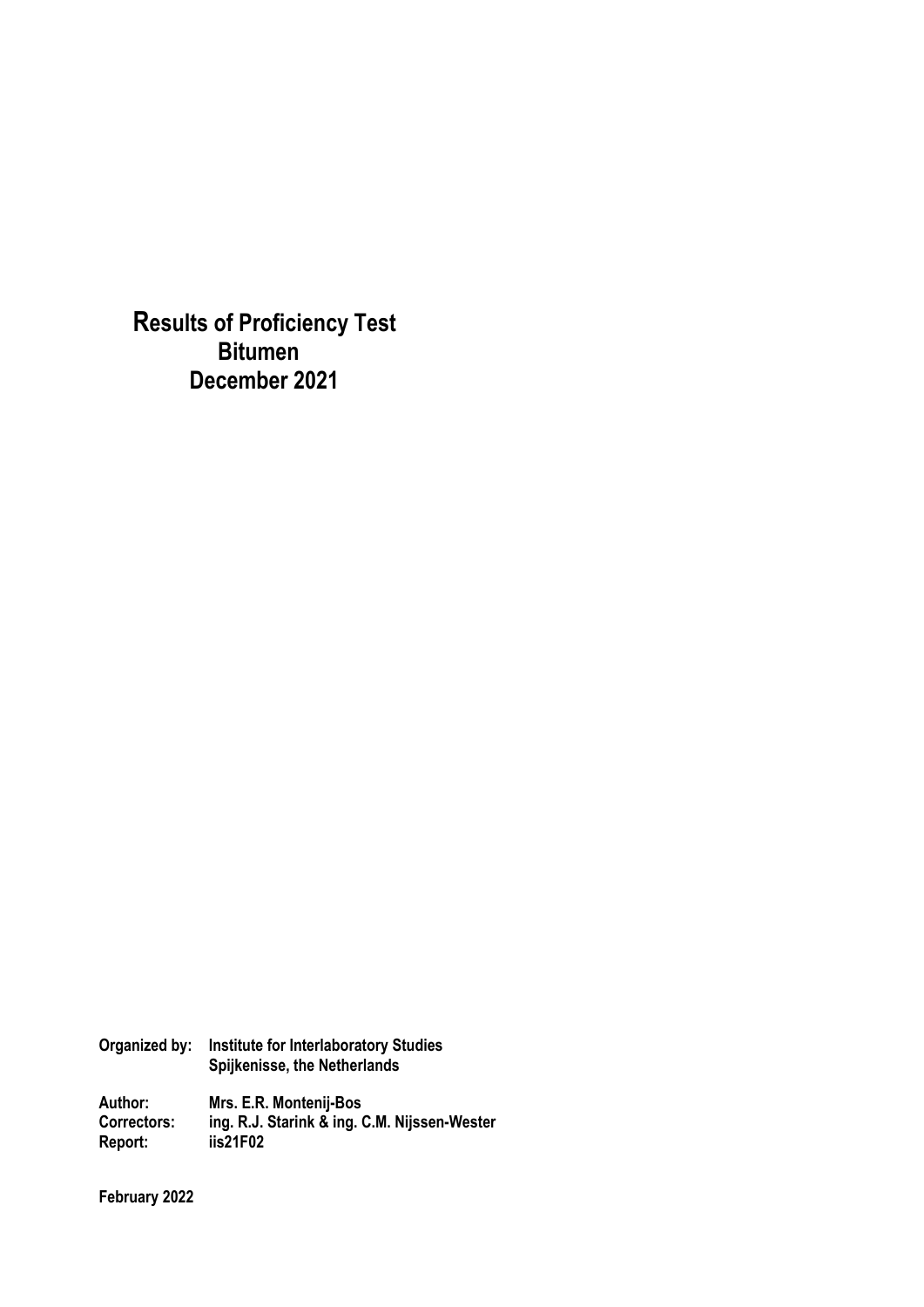## **CONTENTS**

| $\mathbf{1}$   |                                                                           |  |
|----------------|---------------------------------------------------------------------------|--|
| 2              |                                                                           |  |
| 2.1            |                                                                           |  |
| 2.2            |                                                                           |  |
| 2.3            |                                                                           |  |
| 2.4            |                                                                           |  |
| 2.5            |                                                                           |  |
| 2.6            |                                                                           |  |
| $\mathbf{3}$   |                                                                           |  |
| 3.1            |                                                                           |  |
| 3.2            |                                                                           |  |
| 3.3            |                                                                           |  |
| $\overline{4}$ |                                                                           |  |
| 4.1            |                                                                           |  |
| 4.2            |                                                                           |  |
| 4.3            | COMPARISON OF THE PROFICIENCY TEST OF DECEMBER 2021 WITH PREVIOUS PTS  10 |  |

## Appendices: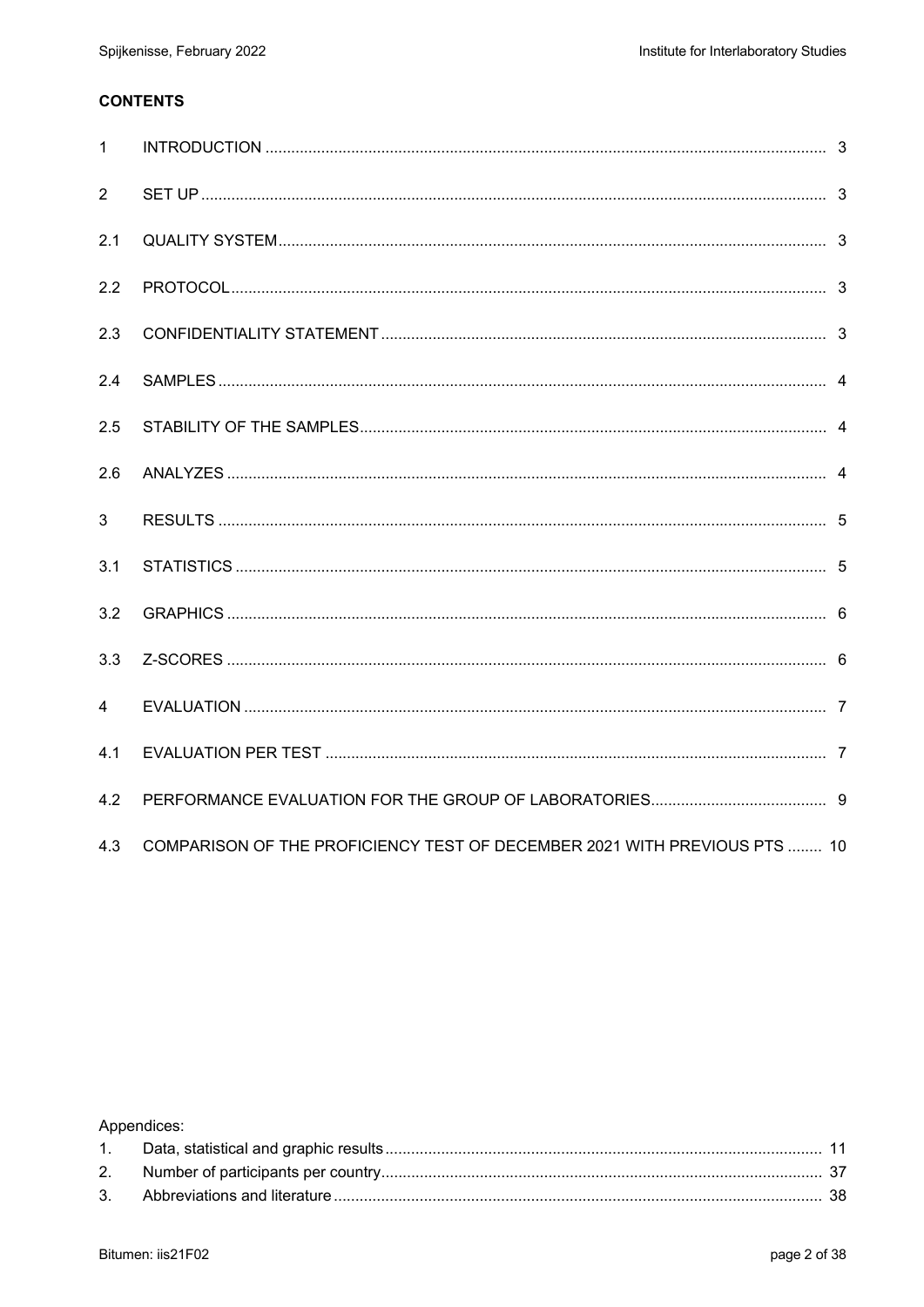### **1 INTRODUCTION**

Since 2014 the Institute for Interlaboratory Studies (iis) organizes a proficiency scheme for the analysis of Bitumen in accordance with the latest version of EN12591 Paving Grade every year. During the annual proficiency testing program 2021/2022 it was decided to continue the round robin for the analysis of Bitumen.

In this interlaboratory study 52 laboratories in 29 different countries registered for participation. See appendix 2 for the number of participants per country. In this report the results of the Bitumen proficiency test are presented and discussed. This report is also electronically available through the iis website www.iisnl.com.

### **2 SET UP**

The Institute for Interlaboratory Studies (iis) in Spijkenisse, the Netherlands, was the organizer of this proficiency test (PT). Sample analyzes for fit-for-use and homogeneity testing were subcontracted to an ISO/IEC17025 accredited laboratory. It was decided to send one sample of Bitumen grade 70/100 in a 2.5 liter can labelled #21255. The participants were requested to report rounded and unrounded test results. The unrounded test results were preferably used for statistical evaluation.

### **2.1 QUALITY SYSTEM**

The Institute for Interlaboratory Studies in Spijkenisse, the Netherlands, has implemented a quality system based on ISO/IEC17043:2010. This ensures strict adherence to protocols for sample preparation and statistical evaluation and 100% confidentiality of participant's data. Feedback from the participants on the reported data is encouraged and customer's satisfaction is measured on a regular basis by sending out questionnaires.

## **2.2 PROTOCOL**

The protocol followed in the organization of this proficiency test was the one as described for proficiency testing in the report 'iis Interlaboratory Studies: Protocol for the Organisation, Statistics and Evaluation' of June 2018 (iis-protocol, version 3.5). This protocol is electronically available through the iis website www.iisnl.com, from the FAQ page.

### **2.3 CONFIDENTIALITY STATEMENT**

All data presented in this report must be regarded as confidential and for use by the participating companies only. Disclosure of the information in this report is only allowed by means of the entire report. Use of the contents of this report for third parties is only allowed by written permission of the Institute for Interlaboratory Studies. Disclosure of the identity of one or more of the participating companies will be done only after receipt of a written agreement of the companies involved.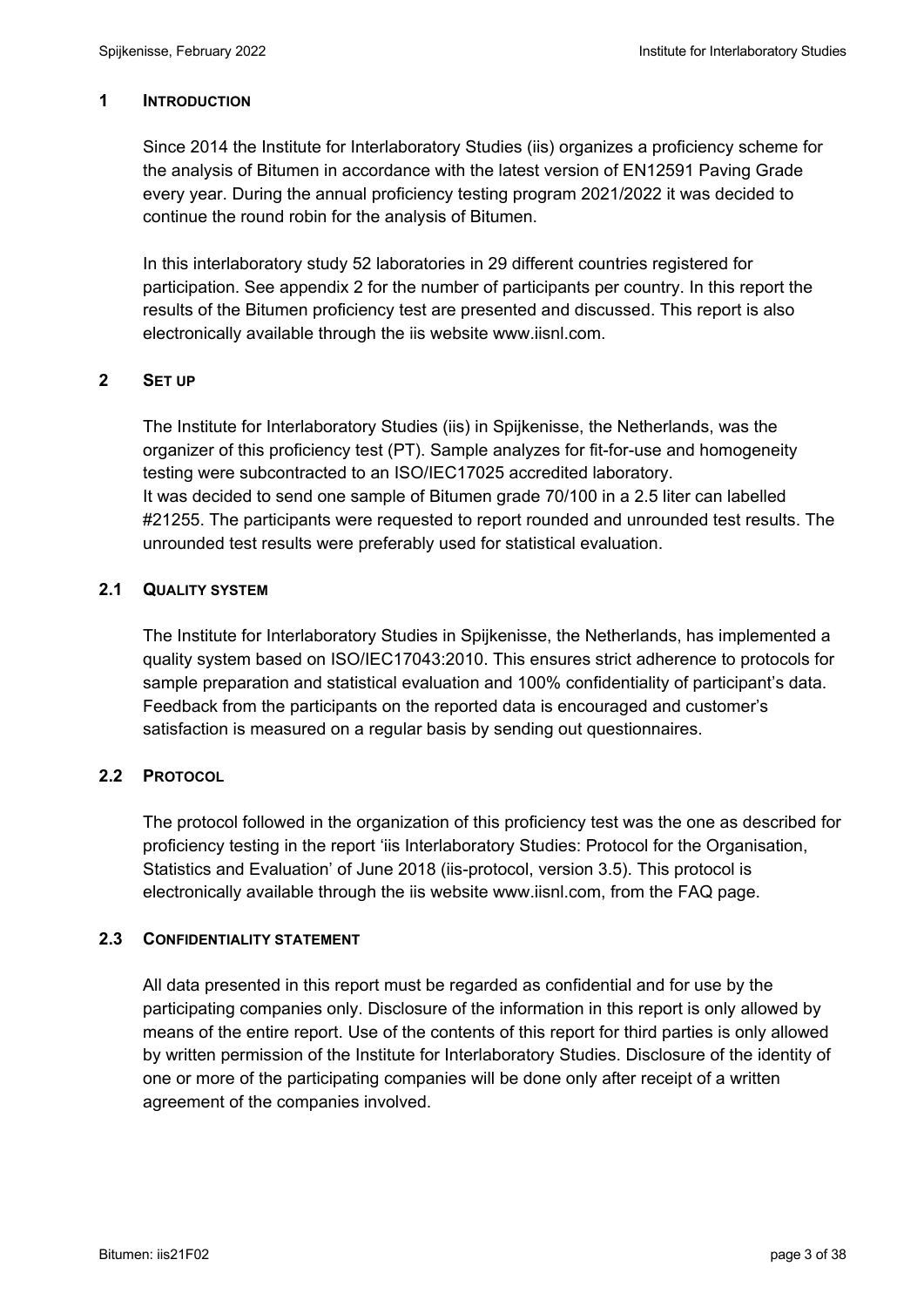### **2.4 SAMPLES**

A batch of 73 subsamples of Bitumen grade 70/100 in 2.5 liter cans was obtained from a local supplier and labelled #21255.

The homogeneity of the subsamples was checked by determination of Softening Point in accordance with EN1427 on 4 stratified randomly selected subsamples.

|                 | Softening Point (Ring and Ball)<br>in $^{\circ}$ C |
|-----------------|----------------------------------------------------|
| sample #21255-1 | 51.4                                               |
| sample #21255-2 | 51.4                                               |
| sample #21255-3 | 51.2                                               |
| sample #21255-4 | 512                                                |

Table 1: homogeneity test results of subsamples #21255

From the above test results the repeatability was calculated and compared with 0.3 times the reproducibility of the reference test method in agreement with the procedure of ISO13528, Annex B2 in the next table.

|                                 | Softening Point (Ring and Ball)<br>in $^{\circ}$ C. |
|---------------------------------|-----------------------------------------------------|
| r (observed)                    | 0.3                                                 |
| reference test method           | EN1427:15                                           |
| 0.3 x R (reference test method) | ០ 6                                                 |

Table 2: evaluation of the repeatability of subsamples #21255

The calculated repeatability is in agreement with 0.3 times the reproducibility of the reference test method. Therefore, homogeneity of the subsamples was assumed.

To each of the participating laboratories one 2.5 L can of sample #21255 was sent on November 3, 2021. An SDS was added to the sample package.

## **2.5 STABILITY OF THE SAMPLES**

The stability of Bitumen stored in the metal cans was checked. The material has been found sufficiently stable for the period of the proficiency test.

## **2.6 ANALYZES**

The participants were asked to determine on sample #21255: Density at 25°C, Dynamic Viscosity at 60°C, Flash Point C.O.C., Fraass Breaking Point, Kinematic Viscosity at 135°C, Penetration at 25°C, Penetration Index, RTFOT at 163°C (Change of Mass, Retained Penetration, Viscosity Ratio and Increase in Softening Point), Softening Point (Ring and Ball) and Solubility in Xylene.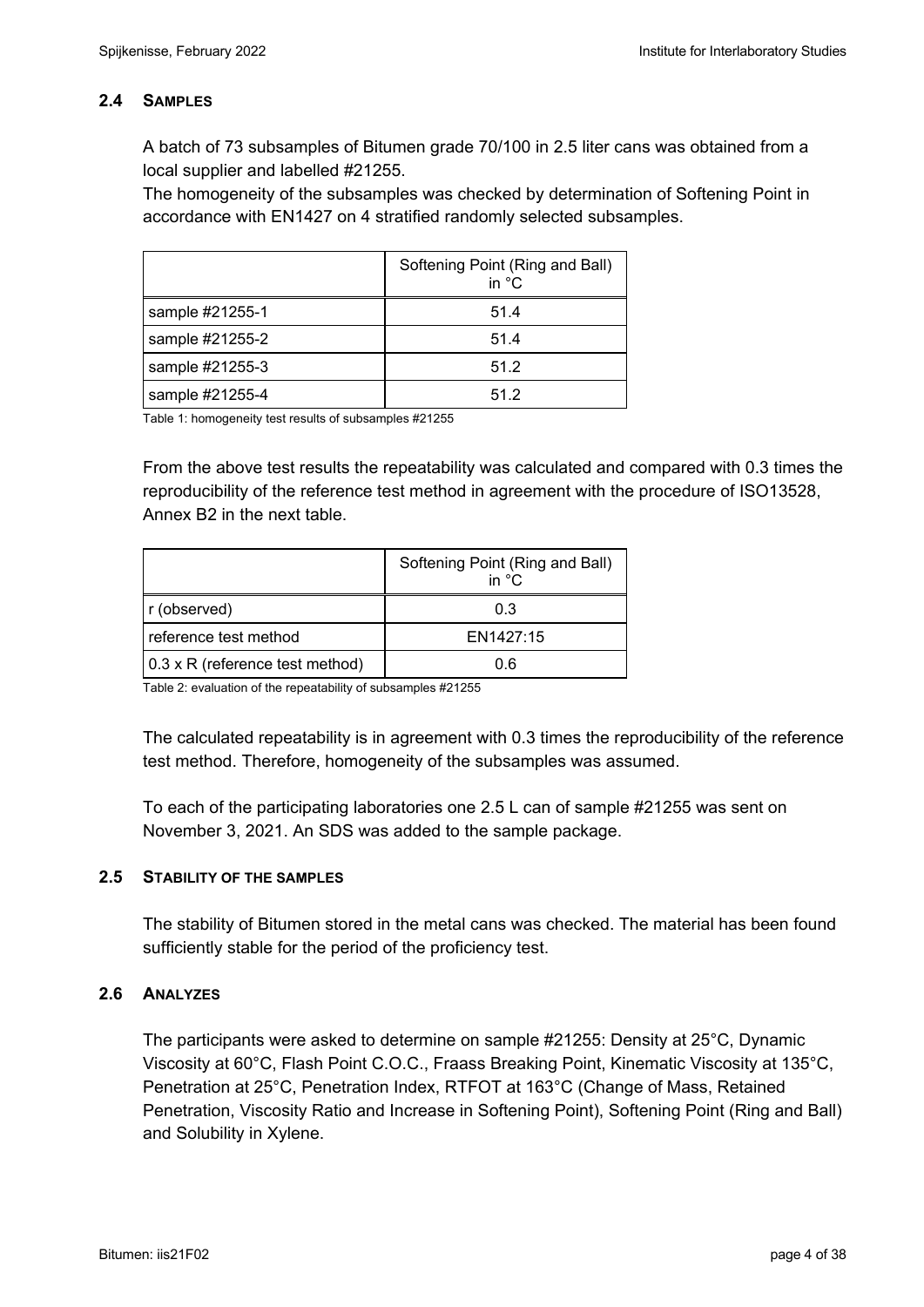It was explicitly requested to treat the sample as if it was a routine sample and to report the test results using the indicated units on the report form and not to round the test results, but report as much significant figures as possible. It was also requested not to report 'less than' test results, which are above the detection limit, because such test results cannot be used for meaningful statistical evaluations.

To get comparable test results a detailed report form and a letter of instructions are prepared. On the report form the reporting units are given as well as the reference test methods (when applicable) that will be used during the evaluation. The detailed report form and the letter of instructions are both made available on the data entry portal www.kpmd.co.uk/sgs-iis/. The participating laboratories are also requested to confirm the sample receipt on this data entry portal. The letter of instructions can also be downloaded from the iis website www.iisnl.com.

### **3 RESULTS**

During five weeks after sample dispatch, the test results of the individual laboratories were gathered via the data entry portal www.kpmd.co.uk/sgs-iis/. The reported test results are tabulated per determination in appendix 1 of this report. The laboratories are presented by their code numbers.

Directly after the deadline a reminder was sent to those laboratories that had not reported test results at that moment. Shortly after the deadline, the available test results were screened for suspect data. A test result was called suspect in case the Huber Elimination Rule (a robust outlier test) found it to be an outlier. The laboratories that produced these suspect data were asked to check the reported test results (no reanalyzes). Additional or corrected test results are used for data analysis and the original test results are placed under 'Remarks' in the result tables in appendix 1. Test results that came in after the deadline were not taken into account in this screening for suspect data and thus these participants were not requested for checks.

### **3.1 STATISTICS**

The protocol followed in the organization of this proficiency test was the one as described for proficiency testing in the report 'iis Interlaboratory Studies: Protocol for the Organisation, Statistics and Evaluation' of June 2018 (iis-protocol, version 3.5).

For the statistical evaluation the *unrounded* (when available) figures were used instead of the rounded test results. Test results reported as '<…' or '>…' were not used in the statistical evaluation.

First, the normality of the distribution of the various data sets per determination was checked by means of the Lilliefors-test, a variant of the Kolmogorov-Smirnov test and by the calculation of skewness and kurtosis. Evaluation of the three normality indicators in combination with the visual evaluation of the graphic Kernel density plot, lead to judgement of the normality being either 'unknown', 'OK', 'suspect' or 'not OK'. After removal of outliers, this check was repeated. If a data set does not have a normal distribution, the (results of the) statistical evaluation should be used with due care.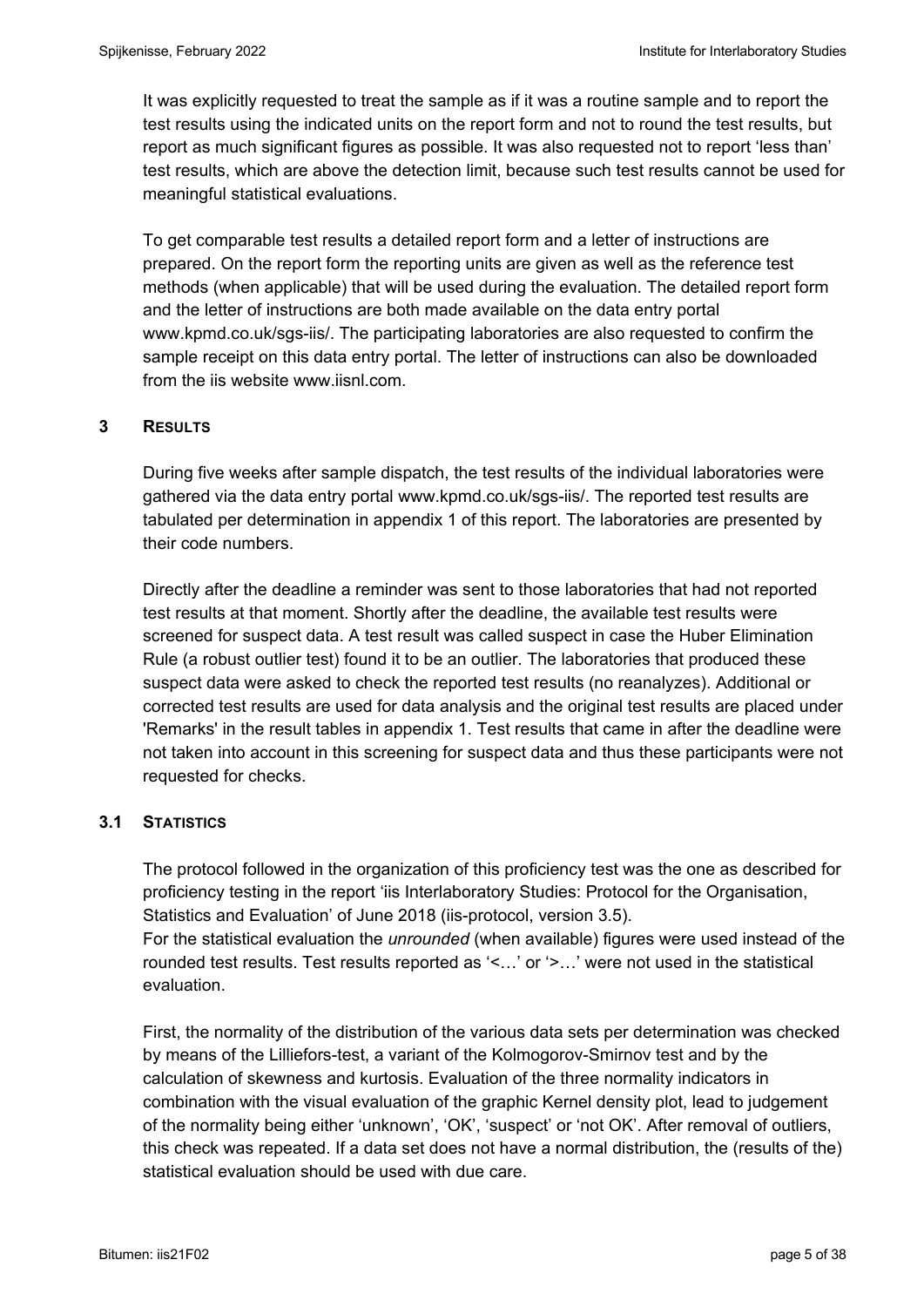The assigned value is determined by consensus based on the test results of the group of participants after rejection of the statistical outliers and/or suspect data.

According to ISO13528 all (original received or corrected) results per determination were submitted to outlier tests. In the iis procedure for proficiency tests, outliers are detected prior to calculation of the mean, standard deviation and reproducibility. For small data sets, Dixon (up to 20 test results) or Grubbs (up to 40 test results) outlier tests can be used. For larger data sets (above 20 test results) Rosner's outlier test can be used. Outliers are marked by  $D(0.01)$  for the Dixon's test, by  $G(0.01)$  or  $DG(0.01)$  for the Grubbs' test and by  $R(0.01)$  for the Rosner's test. Stragglers are marked by D(0.05) for the Dixon's test, by G(0.05) or DG(0.05) for the Grubbs' test and by R(0.05) for the Rosner's test. Both outliers and stragglers were not included in the calculations of averages and standard deviations.

For each assigned value the uncertainty was determined in accordance with ISO13528. Subsequently the calculated uncertainty was evaluated against the respective requirement based on the target reproducibility in accordance with ISO13528. In this PT, the criterion of ISO13528, paragraph 9.2.1. was met for all evaluated tests, therefore, the uncertainty of all assigned values may be negligible and need not be included in the PT report.

Finally, the reproducibilities were calculated from the standard deviations by multiplying them with a factor of 2.8.

## **3.2 GRAPHICS**

In order to visualize the data against the reproducibilities from literature, Gauss plots were made, using the sorted data for one determination (see appendix 1). On the Y-axis the reported test results are plotted. The corresponding laboratory numbers are on the X-axis. The straight horizontal line presents the consensus value (a trimmed mean). The four striped lines, parallel to the consensus value line, are the +3s, +2s, -2s and -3s target reproducibility limits of the selected reference test method. Outliers and other data, which were excluded from the calculations, are represented as a cross. Accepted data are represented as a triangle.

Furthermore, Kernel Density Graphs were made. This is a method for producing a smooth density approximation to a set of data that avoids some problems associated with histograms. Also, a normal Gauss curve (dotted line) was projected over the Kernel Density Graph (smooth line) for reference. The Gauss curve is calculated from the consensus value and the corresponding standard deviation.

## **3.3 Z-SCORES**

To evaluate the performance of the participating laboratories the z-scores were calculated. As it was decided to evaluate the performance of the participants in this proficiency test (PT) against the literature requirements (derived from e.g. ISO or ASTM test methods), the z-scores were calculated using a target standard deviation. This results in an evaluation independent of the variation in this interlaboratory study.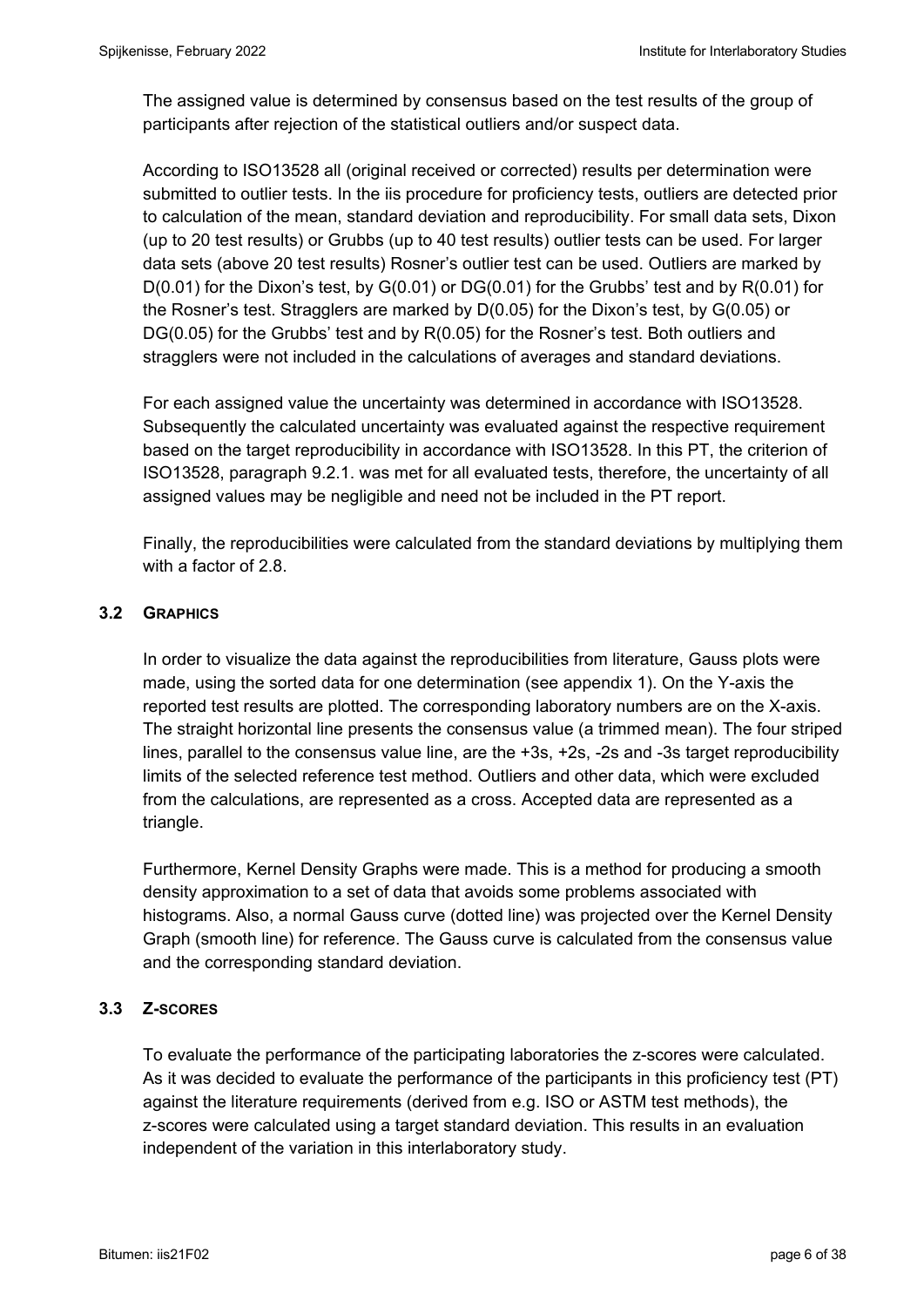The target standard deviation was calculated from the literature reproducibility by division with 2.8. In case no literature reproducibility was available, other target values were used, like Horwitz or an estimated reproducibility based on former iis proficiency tests.

When a laboratory did use a test method with a reproducibility that is significantly different from the reproducibility of the reference test method used in this report, it is strongly advised to recalculate the z-score, while using the reproducibility of the actual test method used, this in order to evaluate whether the reported test result is fit-for-use.

The z-scores were calculated according to:

```
Z_{\text{target}} = (test result - average of PT) / target standard deviation
```
The  $z_{\text{(target)}}$  scores are listed in the test result tables in appendix 1.

Absolute values for z<2 are very common and absolute values for z>3 are very rare. The usual interpretation of z-scores is as follows:

 $|z|$  < 1 good  $1 < |z| < 2$  satisfactory  $2 < |z| < 3$  questionable 3 < |z| unsatisfactory

#### **4 EVALUATION**

In this proficiency test no problems were encountered with the dispatch of the samples. One participant did not report any test results. All other participants reported in time. Not all participants were able to report all analyzes requested.

Finally, 51 participants reported in total 348 numerical test results. Observed were 11 outlying test results, which is 3.2%. In proficiency studies outlier percentages of 3% - 7.5% are quite normal.

Not all original data sets proved to have a normal Gaussian distribution. These are referred to as "not OK" or "suspect". The statistical evaluation of these data sets should be used with due care, see also paragraph 3.1.

### **4.1 EVALUATION PER TEST**

In this section the reported test results are discussed per test. The test methods which were used by the various laboratories were taken into account for explaining the observed differences when possible and applicable. These test methods are also in the tables together with the original data in appendix 1. The abbreviations, used in these tables, are explained in appendix 3.

Density at 25°C: This determination was not problematic. One statistical outlier was observed. The calculated reproducibility after rejection of the statistical outlier is in agreement with the requirements of EN15326:07.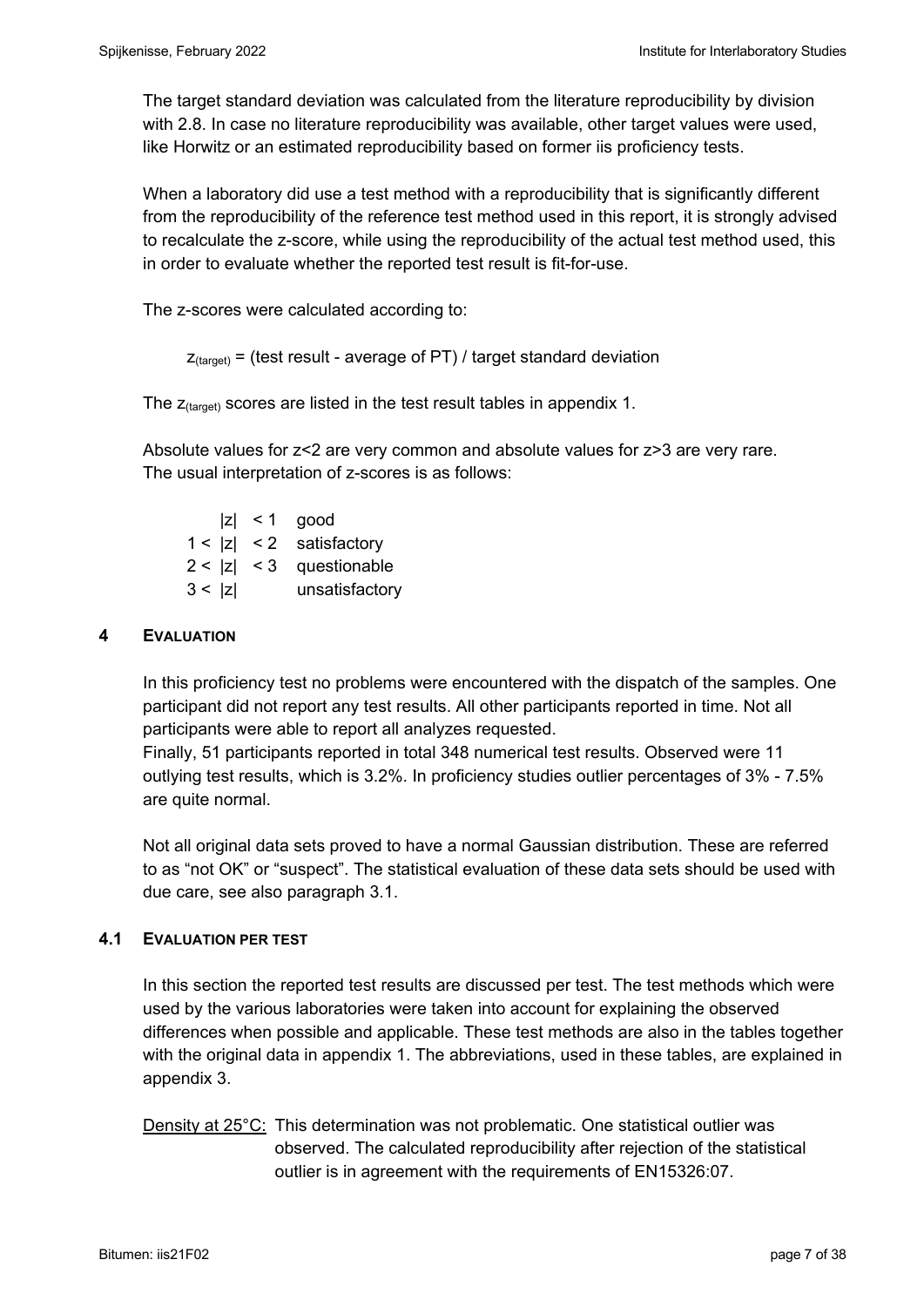- Dynamic Viscosity at 60°C: This determination was problematic. No statistical outliers were observed. The calculated reproducibility is not in agreement with the requirements of EN12596:14.
- Flash Point C.O.C.: This determination was very problematic. Two statistical outliers were observed. The calculated reproducibility is not at all in agreement with the requirements of ISO2592:17.
- Fraass Breaking Point: This determination was problematic. No statistical outliers were observed. The calculated reproducibility is not in agreement with the requirements of EN12593:15.
- Kinematic Viscosity at 135°C: This determination was problematic. No statistical outliers were observed. The calculated reproducibility is not in agreement with the requirements of EN12595:14 or ASTM D2170/2170M:18.
- Penetration at 25°C: This determination may be problematic depending on the test method used. One statistical outlier was observed. The calculated reproducibility after rejection of the statistical outlier is not in agreement with the requirements of EN1426:15 but is in full agreement with the requirements of ASTM D5/5M:19a.

When the test results of test method EN1426 and ASTM D5/5M are evaluated separately, the reproducibility for the EN1426 data is still not in agreement, but the ASTM D5/5M data is in agreement with the respective method requirements.

 Different factors could cause this large variation, such as preparation, temperature and needle. During the measurement, the temperature should be kept at 25°C, by immersing the sample in enough water of this temperature. For measurements outside of the waterbath, a transfer dish of 350 ml should be used. Deviations from this temperature will have influence on the penetration. Another factor is the tip of the needle used. This tip should keep the same dimensions/surface through out testing in time. In practise, it will get abrasion and wear and should be replaced regularly.

- Penetration Index: This determination was not problematic. Two statistical outliers were observed. The calculated reproducibility after rejection of the statistical outliers is in agreement with the requirements of EN12591:09.
- RTFOT at 163°C: The determination on Change of Mass was problematic. Two statistical outliers were observed. The calculated reproducibility after rejection of the statistical outliers is not in agreement with the requirements of EN12607-1:14.

 The determination on Retained Penetration was not problematic. One statistical outlier was observed. The calculated reproducibility after rejection of the statistical outlier is in agreement with the requirements of EN12607-1:14.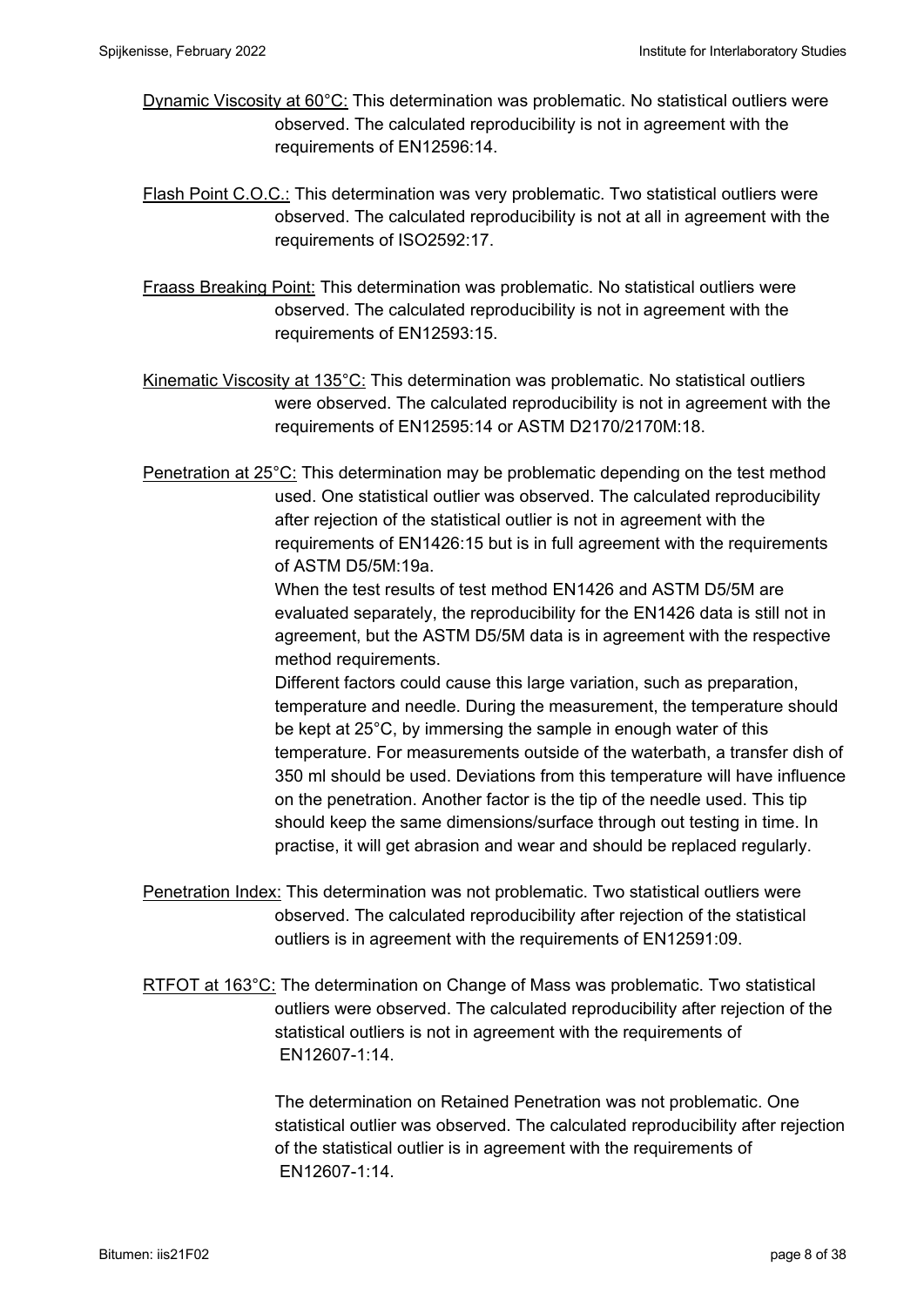The determination on Viscosity Ratio was not problematic. Two statistical outliers were observed. The calculated reproducibility after rejection of the statistical outliers is in agreement with the requirements of EN12607-1:14.

 The determination on Increase in Softening Point was not problematic. No statistical outliers were observed. The calculated reproducibility is in agreement with the requirements of EN12607-1:14.

Softening Point (Ring and Ball): This determination was not problematic. No statistical outliers were observed. The calculated reproducibility is in agreement with the requirements of EN1427:15 and is also in agreement with the requirements of ASTM D36/36M:14e1.

Solubility in Xylene: This determination was very problematic. No statistical outliers were observed. Due to the large variation in the test results, it was decided not to calculate z-scores.

### **4.2 PERFORMANCE EVALUATION FOR THE GROUP OF LABORATORIES**

A comparison has been made between the reproducibility as declared by the reference test method and the reproducibility as found for the group of participating laboratories. The number of significant test results, the average, the calculated reproducibility (2.8 \* standard deviation) and the target reproducibility derived from reference test methods (in casu ASTM, EN and ISO test methods) are presented in the next table.

| Parameter                           | unit               | n              | average | $2.8 * sd$ | R(lit) |
|-------------------------------------|--------------------|----------------|---------|------------|--------|
| Density at 25°C                     | kg/m <sup>3</sup>  | 34             | 1030.5  | 5.4        | 5      |
| Dynamic Viscosity at 60°C           | Pa.s               | 15             | 403     | 64         | 40     |
| Flash Point C.O.C.                  | °C                 | 24             | 312     | 42         | 18     |
| <b>Fraass Breaking Point</b>        | $^{\circ}C$        | 18             | $-23.2$ | 7.6        | 6      |
| Kinematic Viscosity at 135°C        | mm <sup>2</sup> /s | 19             | 669.4   | 86.9       | 60.2   |
| Penetration at 25°C                 | $0.1$ mm           | 50             | 76.4    | 9.1        | 4.6    |
| <b>Penetration Index</b>            |                    | 22             | 0.18    | 0.52       | 0.5    |
| RTFOT - Change of Mass              | $\%$               | 28             | $-0.17$ | 0.25       | 0.20   |
| <b>RTFOT - Retained Penetration</b> | $\frac{0}{0}$      | 27             | 62.4    | 10.2       | 10     |
| <b>RTFOT - Viscosity Ratio</b>      |                    | $\overline{7}$ | 5.4     | 1.0        | 1.1    |
| RTFOT - Increase in Soft. Point     | $^{\circ}C$        | 26             | 10.0    | 3.1        | 4.0    |
| Softening Point (Ring & Ball)       | $^{\circ}C$        | 49             | 51.2    | 2.0        | 2.0    |
| Solubility in Xylene                | %M/M               | 18             | 99.56   | 0.71       | (0.15) |

Table 3: reproducibilities of tests on sample #21255

Results between no z-scores were calculated

Without further statistical calculations it can be concluded that for many tests there is not a good compliance of the group of participating laboratories with the reference test methods. The problematic tests have been discussed in paragraph 4.1.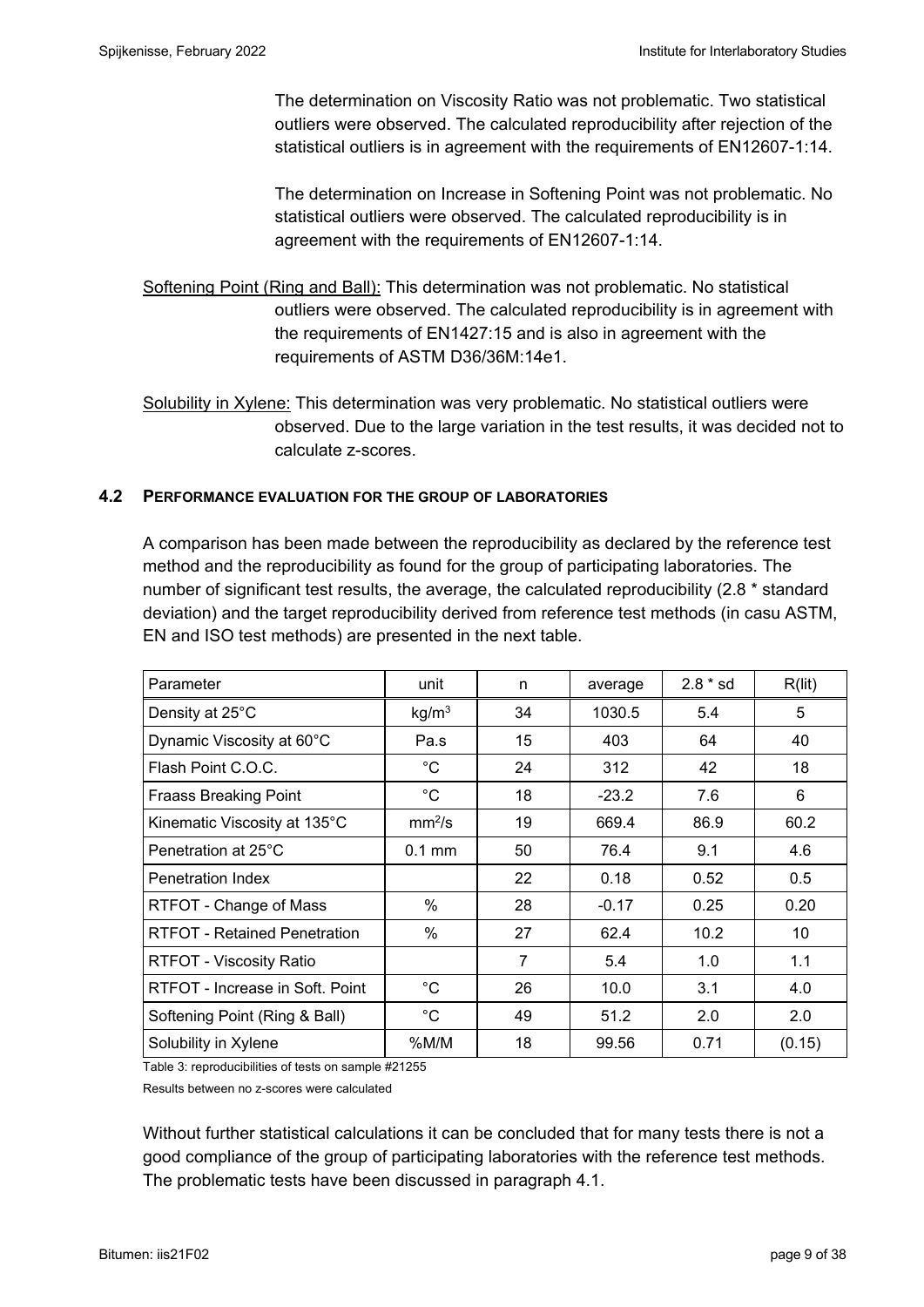#### **4.3 COMPARISON OF THE PROFICIENCY TEST OF DECEMBER 2021 WITH PREVIOUS PTS**

|                                    | December<br>2021 | December<br>2020 | December<br>2019 | December<br>2018 | December<br>2017 |
|------------------------------------|------------------|------------------|------------------|------------------|------------------|
| Number of reporting laboratories   | 51               | 50               | 45               | 37               | 50               |
| Number of test results             | 348              | 315              | 310              | 511              | 289              |
| Number of statistical outliers     | 11               | 14               | 11               | 15               |                  |
| Percentage of statistical outliers | $3.2\%$          | $4.4\%$          | 3.5%             | 2.9%             | 2.4%             |

Table 4: comparison with previous proficiency tests

In proficiency tests, outlier percentages of 3% - 7.5% are quite normal.

The performance of the determinations of the proficiency tests was compared against the requirements of the reference test methods. The conclusions are given in the following table.

| Parameter                           | December<br>2021 | December<br>2020 | December<br>2019         |           | December<br>2018         | December<br>2017 |
|-------------------------------------|------------------|------------------|--------------------------|-----------|--------------------------|------------------|
| Paving Grade                        | 70/100           | 35/50            | 70/100                   | 70/100    | 35/50                    | 70/100           |
| Density at 25°C                     | $+/-$            |                  |                          |           |                          | $+/-$            |
| Dynamic Viscosity at 60°C           |                  |                  | $\blacksquare$           | $\ddot{}$ | $\overline{\phantom{a}}$ |                  |
| Flash Point C.O.C.                  |                  | (--)             |                          |           |                          |                  |
| <b>Fraass Breaking Point</b>        |                  |                  | $+/-$                    | $\ddot{}$ | $+/-$                    |                  |
| Kinematic Viscosity at 135°C        |                  |                  | $\overline{\phantom{a}}$ |           |                          |                  |
| Penetration at 25°C                 |                  |                  |                          |           | --                       |                  |
| <b>Penetration Index</b>            | $+/-$            | $+/-$            |                          | $+$       | $\ddot{}$                |                  |
| RTFOT - Change of Mass              |                  | $++$             | --                       | (--)      | $+/-$                    | (--)             |
| <b>RTFOT - Retained Penetration</b> | $+/-$            |                  | $+/-$                    |           |                          | +                |
| <b>RTFOT - Viscosity Ratio</b>      | $+/-$            | n.e.             | $(-)$                    | $\ddot{}$ | $+/-$                    |                  |
| RTFOT - Increase in Soft. Point     | $\ddot{}$        | $+/-$            |                          | $+/-$     | $+/-$                    | $\ddot{}$        |
| Softening Point (Ring and Ball)     | $+/-$            |                  | $+/-$                    | $\ddot{}$ | $\ddot{}$                |                  |
| Solubility in Xylene                | (--)             | $(--)$           | (--)                     | $+/-$     | $\ddot{}$                | n.e.             |

Table 5: comparison determinations against the reference test methods

Results between brackets should be used with care

In the table above the following performance categories were used:

- ++ : group performed much better than the reference test method
- + : group performed better than the reference test method
- +/- : group performance equals the reference test method
- : group performed worse than the reference test method
- -- : group performed much worse than the reference test method
- n.e. : not evaluated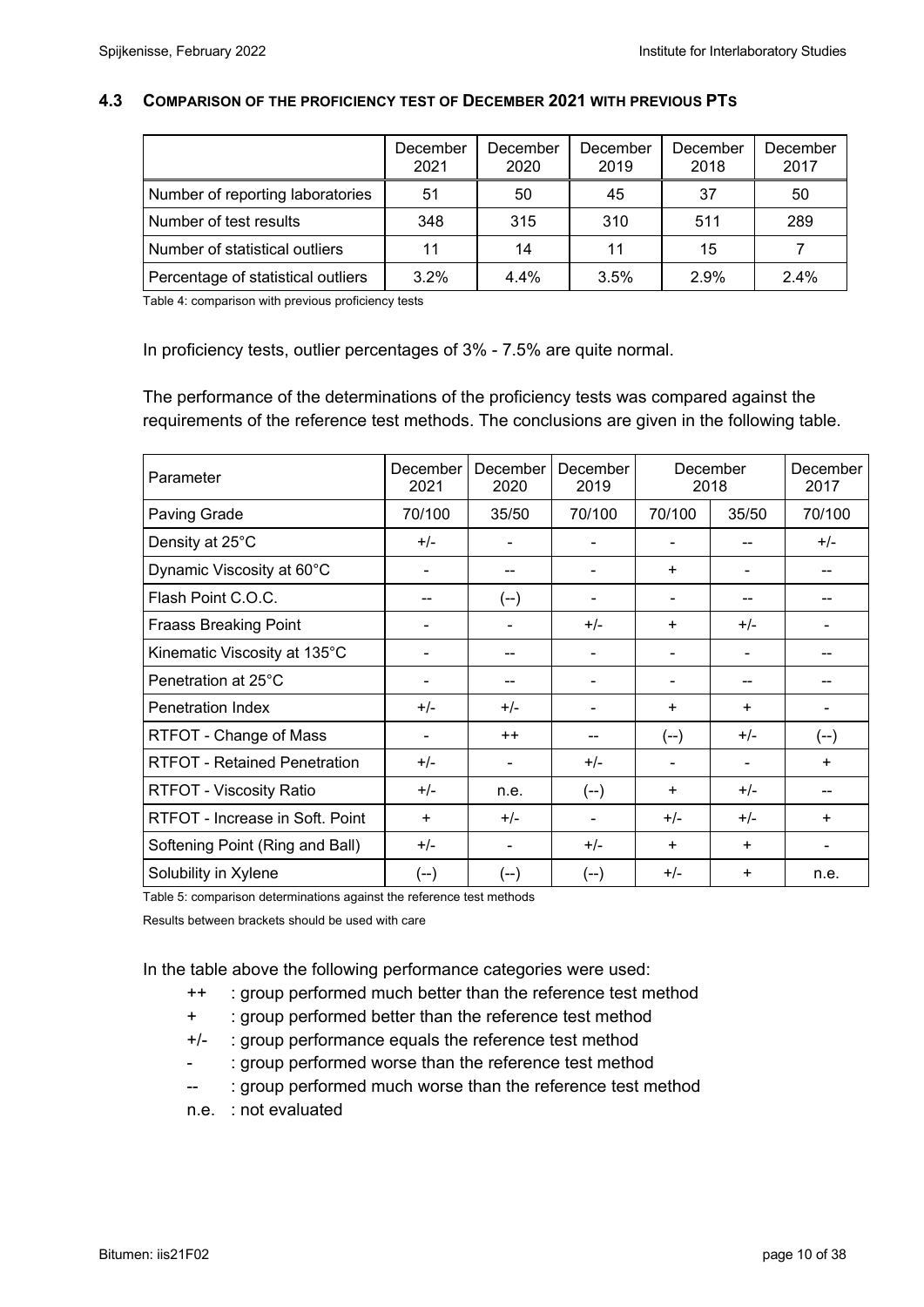#### **APPENDIX 1**

#### Determination of Density at 25°C on sample #21255; results in kg/m3

| lab  | method              | value        | mark       | z(targ) | remarks                                 |
|------|---------------------|--------------|------------|---------|-----------------------------------------|
| 154  | D70                 | 1030         |            | $-0.29$ |                                         |
| 168  | D70                 | 1028         |            | $-1.41$ |                                         |
| 225  |                     | -----        |            | -----   |                                         |
| 328  | EN15326             | 1030.0       |            | $-0.29$ |                                         |
| 333  |                     | -----        |            | -----   |                                         |
| 335  | EN15326             | 1030         |            | $-0.29$ |                                         |
| 342  | D70                 | 1030         |            | $-0.29$ |                                         |
| 357  | D70                 | 1030.4       |            | $-0.06$ |                                         |
| 360  | EN15326             | 1029.05      |            | $-0.82$ |                                         |
| 365  |                     | -----        |            | -----   |                                         |
| 396  | <b>ISO3838</b>      | 1033.5       |            | 1.67    |                                         |
| 398  |                     | -----        |            | -----   |                                         |
| 399  | D70                 | 1032.6       |            | 1.17    |                                         |
| 444  | D70                 | 1027         |            | $-1.97$ |                                         |
| 447  | D70                 | 1030         |            | $-0.29$ |                                         |
| 604  | D70                 | 1031.1       |            | 0.33    |                                         |
| 657  | D70                 | 1034         |            | 1.95    |                                         |
| 781  | EN15326             | 1028.3       |            | $-1.24$ |                                         |
| 865  | D70                 | 1030         | C          | $-0.29$ | first reported 1.030 kg/m <sup>3</sup>  |
| 1011 | D70                 | 1373         | C, R(0.01) | 191.79  | first reported 1.373 kg/m <sup>3</sup>  |
| 1026 | EN15326             | 1031         |            | 0.27    |                                         |
| 1040 | Calc.               | 1029.3       |            | $-0.68$ |                                         |
| 1108 | EN15326             | 1033.7       |            | 1.79    |                                         |
| 1131 | EN15326             | 1032         |            | 0.83    |                                         |
| 1135 | EN15326             | 1030.8       |            | 0.16    |                                         |
| 1320 |                     | -----        |            | -----   |                                         |
| 1378 | D70                 | 1030.7       |            | 0.11    |                                         |
| 1394 |                     | -----        |            | -----   |                                         |
| 1402 | IP189/190           | 1030.4       | C          | $-0.06$ | first reported 1.0304 kg/m <sup>3</sup> |
| 1613 | DIN51757            | 1031.0       |            | 0.27    |                                         |
| 1710 |                     | -----        |            | -----   |                                         |
| 1724 |                     |              |            | -----   |                                         |
| 1730 |                     | -----        |            | -----   |                                         |
| 1741 | EN15326             | 1031.396     |            | 0.50    |                                         |
| 1833 |                     |              |            |         |                                         |
| 1849 |                     | ----         |            | -----   |                                         |
| 1852 |                     | ----         |            | -----   |                                         |
| 1857 | D70                 | 1025.5       |            | $-2.81$ |                                         |
| 1944 | EN15326             | 1034.32      |            | 2.13    |                                         |
| 1990 | D70                 | 1030.0       |            | $-0.29$ |                                         |
| 6054 | D70                 | 1031.1       |            | 0.33    |                                         |
| 6076 | EN15326             | 1031         |            | 0.27    |                                         |
| 6228 |                     | -----        |            | -----   |                                         |
| 6229 | EN15326             | 1033         |            | 1.39    |                                         |
| 6359 | EN15326             | 1030         |            | $-0.29$ |                                         |
| 6364 | D70                 | 1028.95      |            | $-0.87$ |                                         |
| 6404 | EN15326             | 1031.06      |            | 0.31    |                                         |
| 6407 |                     |              |            |         |                                         |
| 6419 |                     |              |            |         |                                         |
| 6420 |                     |              |            |         |                                         |
| 6429 | EN15326             | 1028.2       |            | $-1.29$ |                                         |
| 6430 |                     | -----        |            | -----   |                                         |
|      | normality           | OK           |            |         |                                         |
|      |                     | 34           |            |         |                                         |
|      | n<br>outliers       | $\mathbf{1}$ |            |         |                                         |
|      | mean $(n)$          | 1030.511     |            |         |                                         |
|      | st.dev. $(n)$       | 1.9330       |            |         |                                         |
|      | R(calc.)            | 5.412        |            |         |                                         |
|      | st.dev.(EN15326:07) | 1.7857       |            |         |                                         |
|      | R(EN15326:07)       | 5            |            |         |                                         |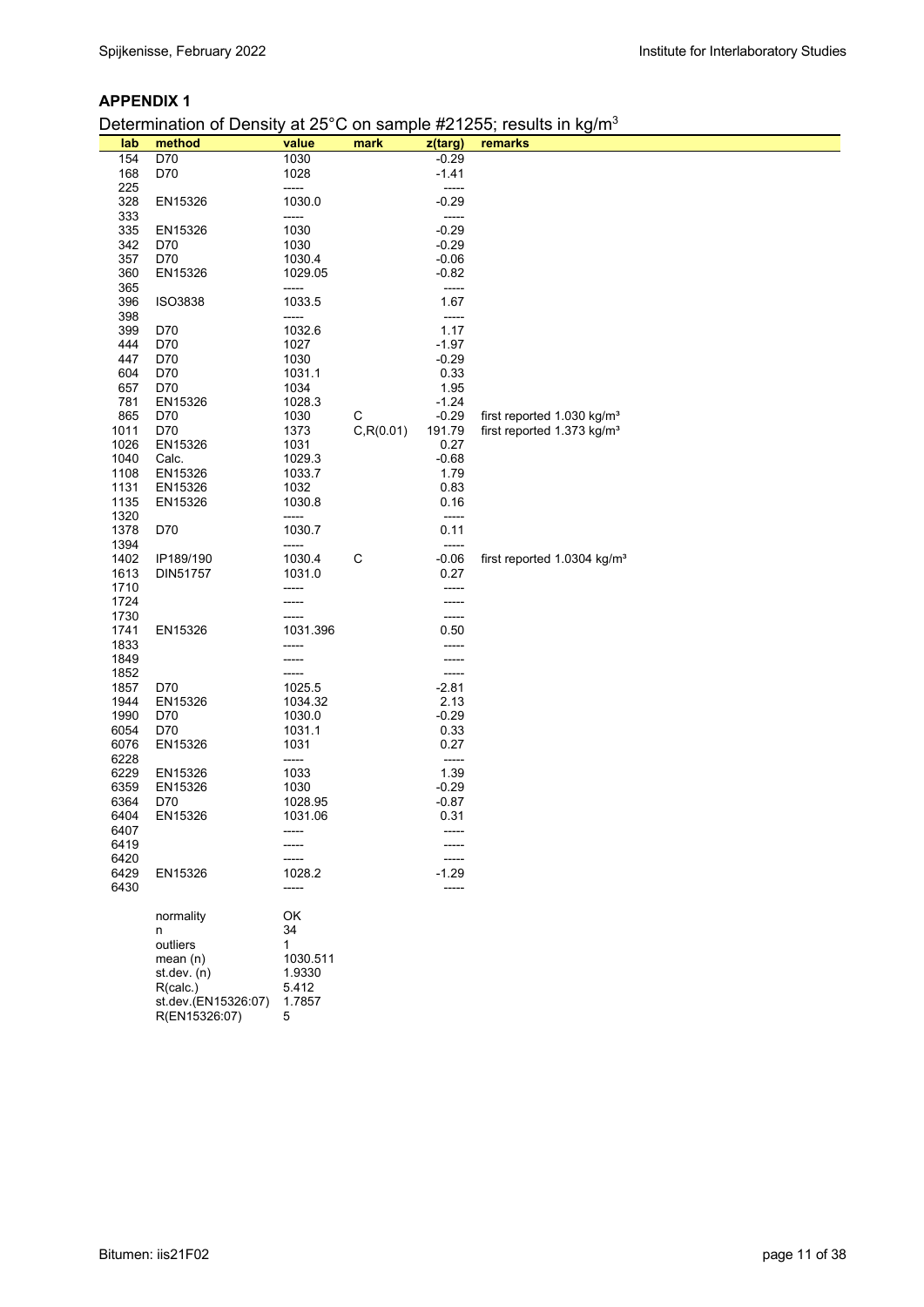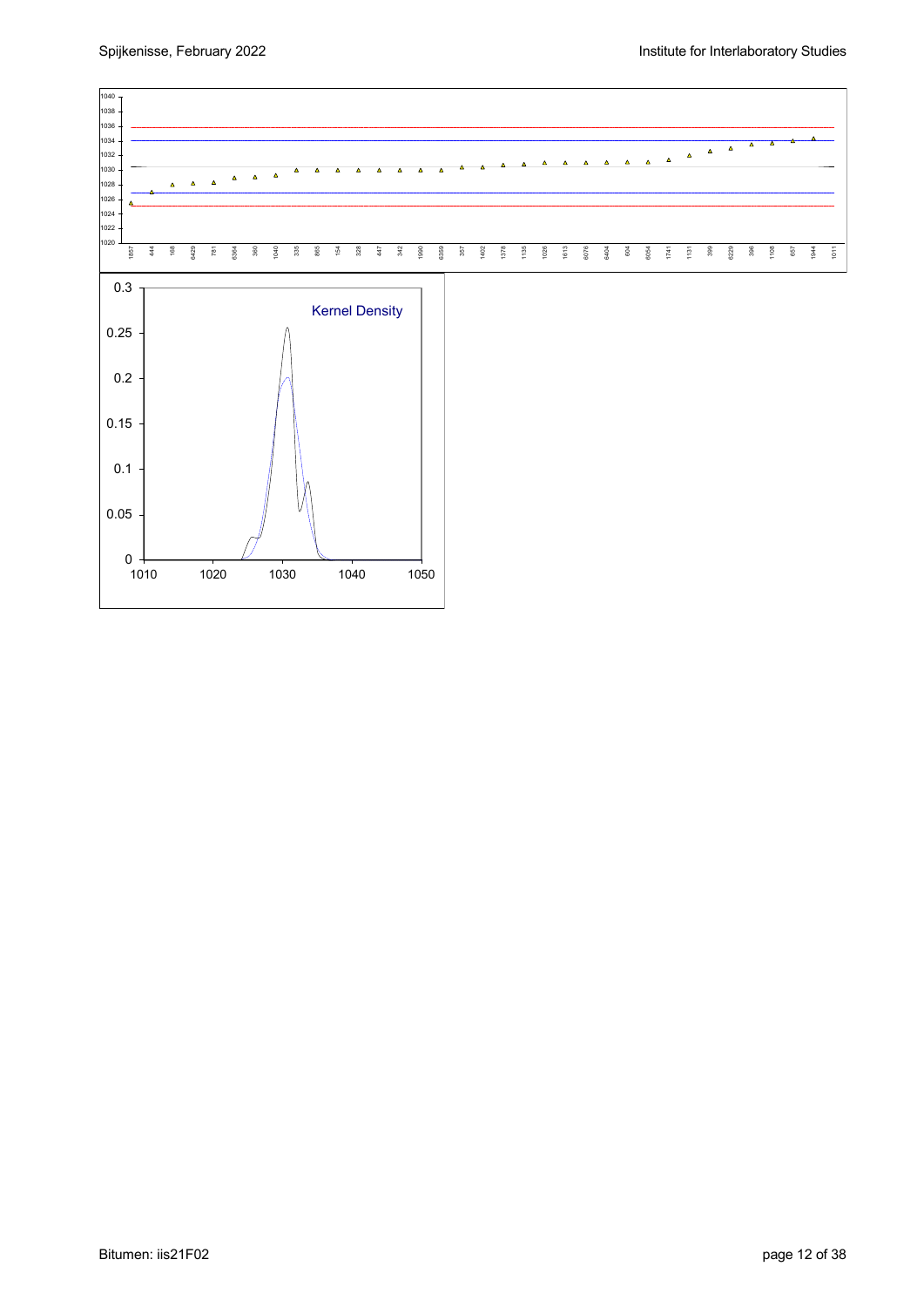# Determination of Dynamic Viscosity at 60°C on sample #21255; results in Pa.s

| lab          | method                  | value           | mark        | z(targ)          | remarks                               |
|--------------|-------------------------|-----------------|-------------|------------------|---------------------------------------|
| 154          | D2171                   | 388             |             | $-1.05$          |                                       |
| 168          |                         | -----           |             | -----            |                                       |
| 225          |                         |                 |             |                  |                                       |
| 328          |                         |                 |             |                  |                                       |
| 333          |                         |                 |             |                  |                                       |
| 335          |                         |                 |             |                  |                                       |
| 342<br>357   | EN12596                 | 399             |             | -----<br>$-0.28$ |                                       |
| 360          |                         | -----           |             | -----            |                                       |
| 365          |                         | -----           |             | -----            |                                       |
| 396          | EN12596                 | 395.8           |             | $-0.51$          |                                       |
| 398          |                         |                 |             |                  |                                       |
| 399          |                         |                 |             |                  |                                       |
| 444<br>447   |                         |                 |             | -----<br>-----   |                                       |
| 604          |                         | -----           |             | -----            |                                       |
| 657          | D <sub>2</sub> 171      | 427             |             | 1.66             |                                       |
| 781          | EN12596                 | 386.0           |             | $-1.19$          |                                       |
| 865          | D2171                   | 346.5           |             | $-3.93$          |                                       |
| 1011         |                         | -----           |             | -----            |                                       |
| 1026         | EN12596                 | 430.5           |             | 1.91             |                                       |
| 1040<br>1108 |                         | -----<br>-----  |             | -----<br>-----   |                                       |
| 1131         | EN12596                 | 397.6           |             | $-0.38$          |                                       |
| 1135         | EN12596                 | 401             |             | $-0.14$          |                                       |
| 1320         |                         | -----           |             | -----            |                                       |
| 1378         |                         |                 |             | -----            |                                       |
| 1394         |                         | -----           |             | -----            |                                       |
| 1402         | EN12596                 | 437             |             | 2.36             |                                       |
| 1613<br>1710 |                         | -----<br>-----  | W           | -----<br>-----   | test result withdrawn, reported 607   |
| 1724         |                         | -----           |             | -----            |                                       |
| 1730         |                         | -----           |             | -----            |                                       |
| 1741         | EN12596                 | 408.71          | C           | 0.39             | first reported 321.85                 |
| 1833         |                         | -----           |             | -----            |                                       |
| 1849         |                         | -----           |             | -----            |                                       |
| 1852<br>1857 | D2171                   | -----<br>390.5  |             | -----<br>$-0.87$ |                                       |
| 1944         |                         | -----           |             | -----            |                                       |
| 1990         | D2171                   | 402.5           |             | $-0.04$          |                                       |
| 6054         |                         |                 |             |                  |                                       |
| 6076         |                         |                 |             |                  |                                       |
| 6228         |                         |                 |             |                  |                                       |
| 6229<br>6359 | EN12596                 | -----<br>430    |             | -----<br>1.87    |                                       |
| 6364         |                         | -----           |             | -----            |                                       |
| 6404         | EN12596                 | 406             | $\mathsf C$ | 0.20             | first reported 506                    |
| 6407         |                         |                 |             |                  |                                       |
| 6419         |                         |                 |             |                  |                                       |
| 6420         |                         |                 |             |                  |                                       |
| 6429<br>6430 |                         |                 | W           |                  | test result withdrawn, reported 168.8 |
|              |                         |                 |             |                  |                                       |
|              | normality               | suspect         |             |                  |                                       |
|              | n                       | 15              |             |                  |                                       |
|              | outliers                | 0               |             |                  |                                       |
|              | mean(n)                 | 403.07          |             |                  |                                       |
|              | st.dev. (n)<br>R(calc.) | 22.713<br>63.60 |             |                  |                                       |
|              | st.dev.(EN12596:14)     | 14.396          |             |                  |                                       |
|              | R(EN12596:14)           | 40.31           |             |                  |                                       |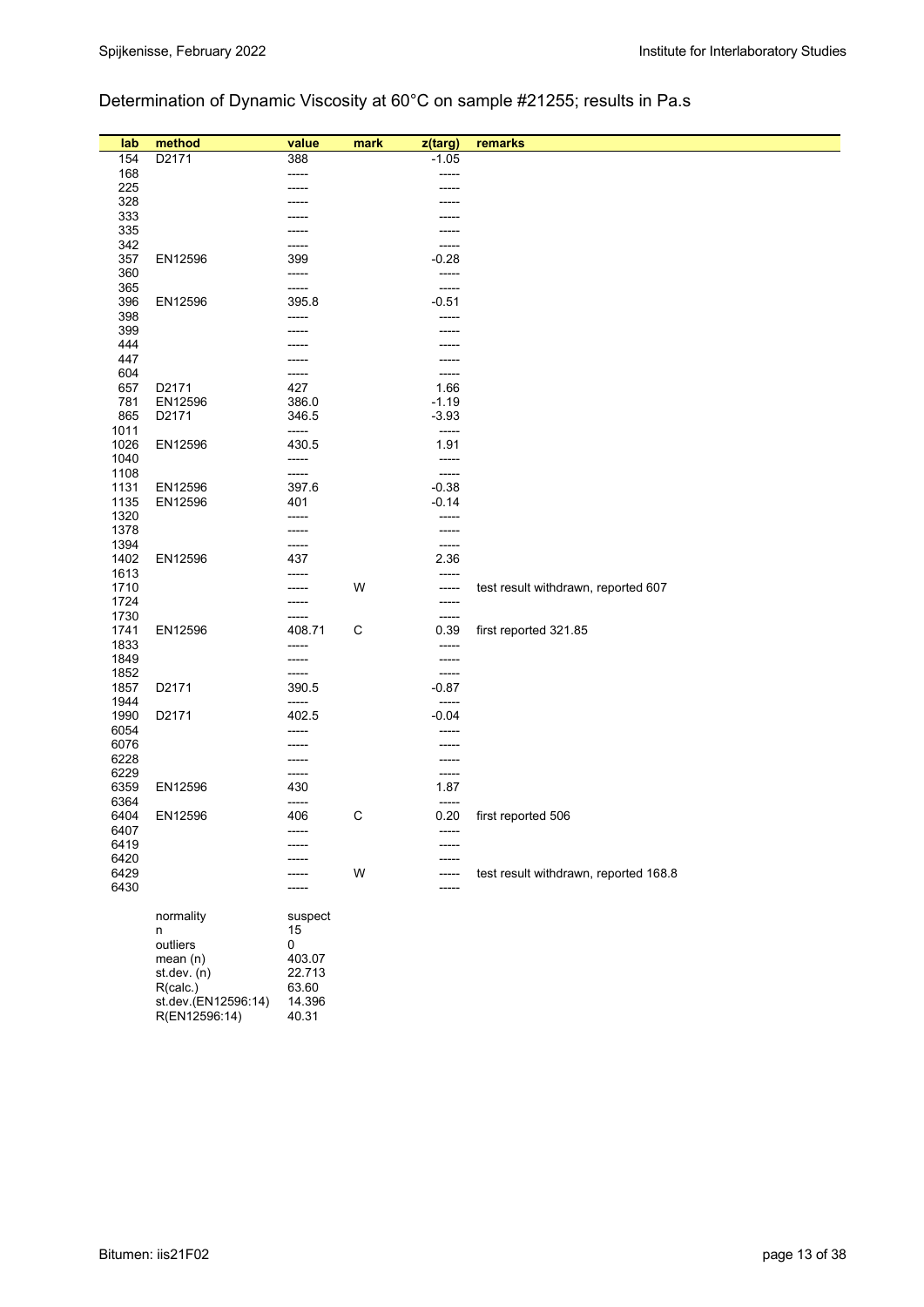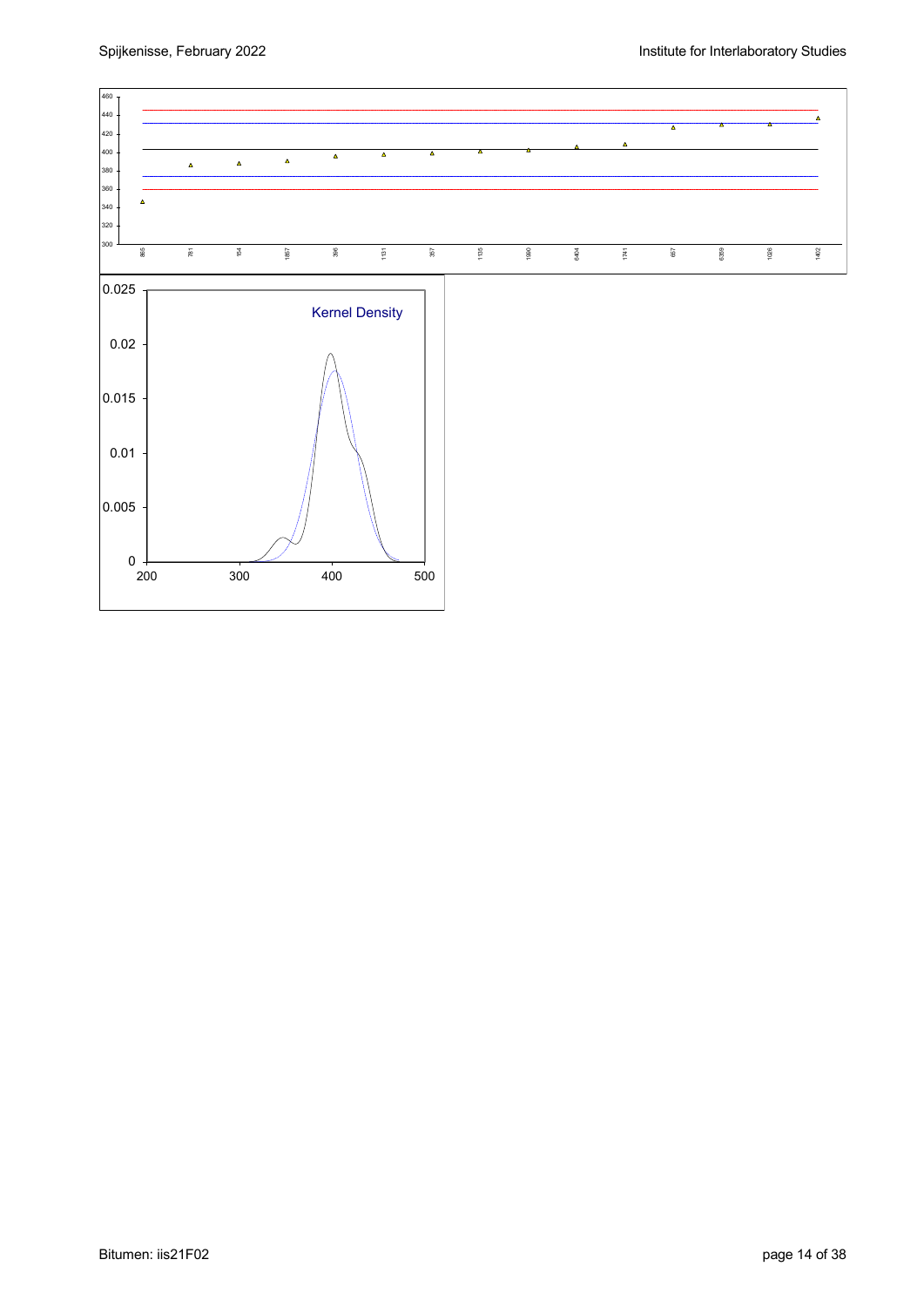## Determination of Flash Point C.O.C. on sample #21255; results in °C

| lab          | method                                 | value        | mark    | z(targ)       | remarks |
|--------------|----------------------------------------|--------------|---------|---------------|---------|
| 154          | D92 automated                          | 334          |         | 3.42          |         |
| 168          | D92 automated                          | 330          |         | 2.80          |         |
| 225<br>328   | D92 manual                             | 306.0        |         | $-0.93$       |         |
| 333          |                                        | -----        |         |               |         |
| 335          |                                        |              |         |               |         |
| 342          |                                        |              |         |               |         |
| 357          | ISO2592 automated                      | 308          |         | $-0.62$       |         |
| 360          | ISO2592 automated                      | 290.7        |         | $-3.31$       |         |
| 365          |                                        | -----        |         | -----         |         |
| 396          | ISO2592 manual                         | 300          |         | $-1.86$       |         |
| 398          |                                        |              |         |               |         |
| 399          |                                        |              |         |               |         |
| 444          |                                        |              |         |               |         |
| 447          |                                        | -----        |         |               |         |
| 604          | D92 manual                             | 310          |         | $-0.31$       |         |
| 657          | D92 manual                             | 368          | R(0.05) | 8.71          |         |
| 781          | ISO2592 automated                      | >300         |         | -----         |         |
| 865          | D92 manual                             | 306          |         | $-0.93$       |         |
| 1011         | ISO2592 automated                      | >280         |         | -----         |         |
| 1026         | ISO2592 manual                         | >320         |         | -----         |         |
| 1040         | ISO2719                                | 242.0        | R(0.05) | $-10.89$      |         |
| 1108         |                                        | -----        |         | -----         |         |
| 1131         | ISO2592 automated                      | 308.0        |         | $-0.62$       |         |
| 1135<br>1320 | ISO2592 automated                      | 314          |         | 0.31<br>----- |         |
| 1378         | D92 automated                          | -----<br>307 |         | $-0.78$       |         |
| 1394         |                                        | -----        |         | -----         |         |
| 1402         | ISO2592 manual                         | >230         |         | -----         |         |
| 1613         | D92 manual                             | 332          |         | 3.11          |         |
| 1710         | ISO2592 automated                      | 314          |         | 0.31          |         |
| 1724         | D92 manual                             | 286          |         | $-4.04$       |         |
| 1730         |                                        | -----        |         | -----         |         |
| 1741         | ISO2592 automated                      | 334.0        |         | 3.42          |         |
| 1833         | ISO2592 manual                         | 296          |         | $-2.49$       |         |
| 1849         | ISO2592 automated                      | 295          |         | $-2.64$       |         |
| 1852         |                                        | -----        |         | -----         |         |
| 1857         | ISO2592 manual                         | 310          |         | $-0.31$       |         |
| 1944         | ISO2592 manual                         | 316          |         | 0.62          |         |
| 1990         |                                        | -----        |         |               |         |
| 6054         |                                        | -----        |         | -----         |         |
| 6076         | ISO2592 automated                      | 321          |         | 1.40          |         |
| 6228         |                                        | -----        |         | $-----$       |         |
| 6229<br>6359 | ISO2592 automated<br>ISO2592 automated | 326<br>340   |         | 2.18<br>4.36  |         |
| 6364         |                                        | -----        |         | -----         |         |
| 6404         | ISO2592 manual                         | 314          |         | 0.31          |         |
| 6407         |                                        |              |         |               |         |
| 6419         |                                        |              |         |               |         |
| 6420         |                                        |              |         |               |         |
| 6429         | ISO2592 automated                      | 290          |         | $-3.42$       |         |
| 6430         |                                        |              |         |               |         |
|              |                                        |              |         |               |         |
|              | normality                              | OK           |         |               |         |
|              | n                                      | 24           |         |               |         |
|              | outliers                               | 2            |         |               |         |
|              | mean $(n)$                             | 311.99       |         |               |         |
|              | st. dev. (n)                           | 15.066       |         |               |         |
|              | R(calc.)                               | 42.18        |         |               |         |
|              | st.dev.(ISO2592:17)                    | 6.429        |         |               |         |
| Compare      | R(ISO2592:17)                          | 18           |         |               |         |
|              | R(D92:18)                              | 18           |         |               |         |
|              |                                        |              |         |               |         |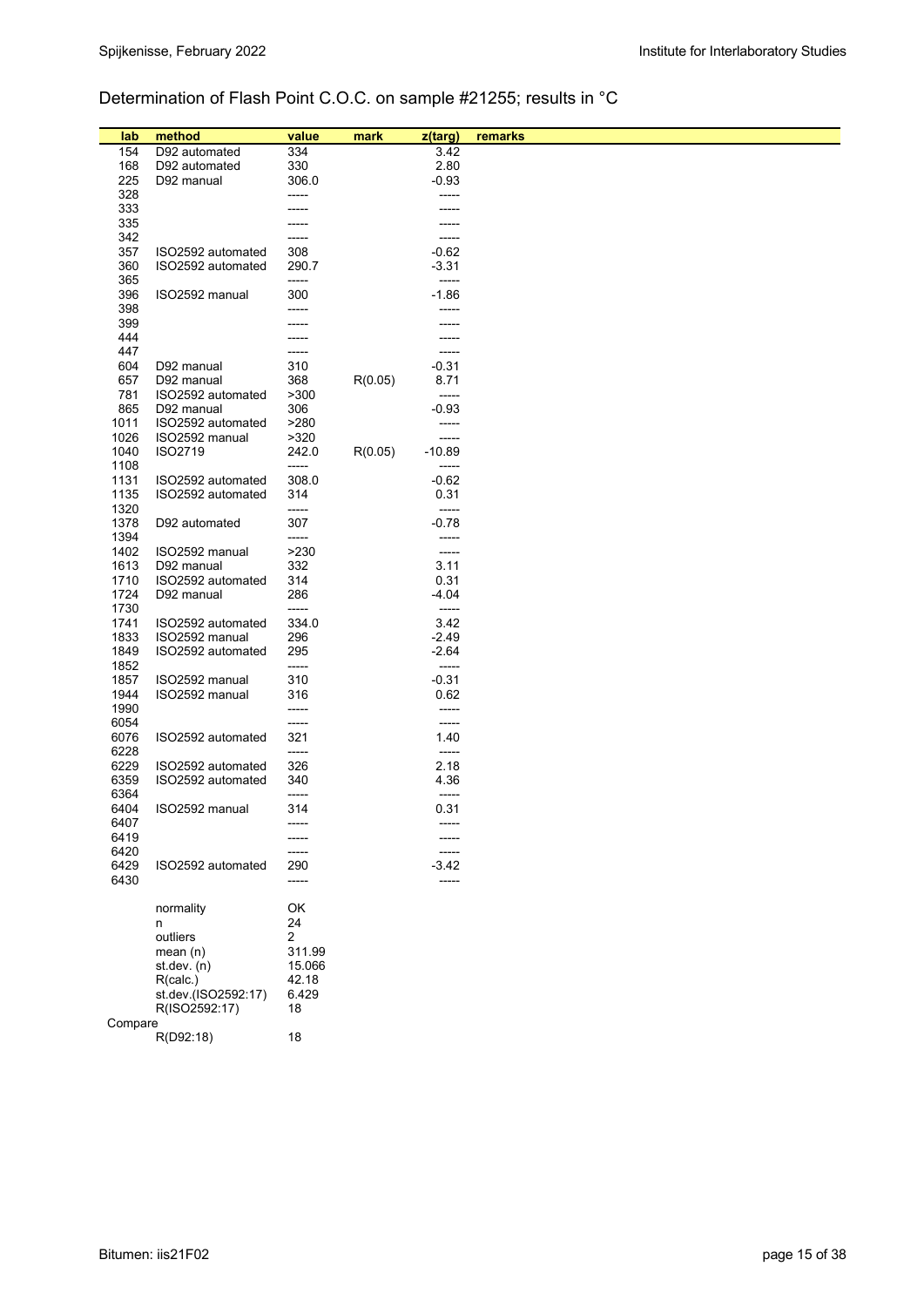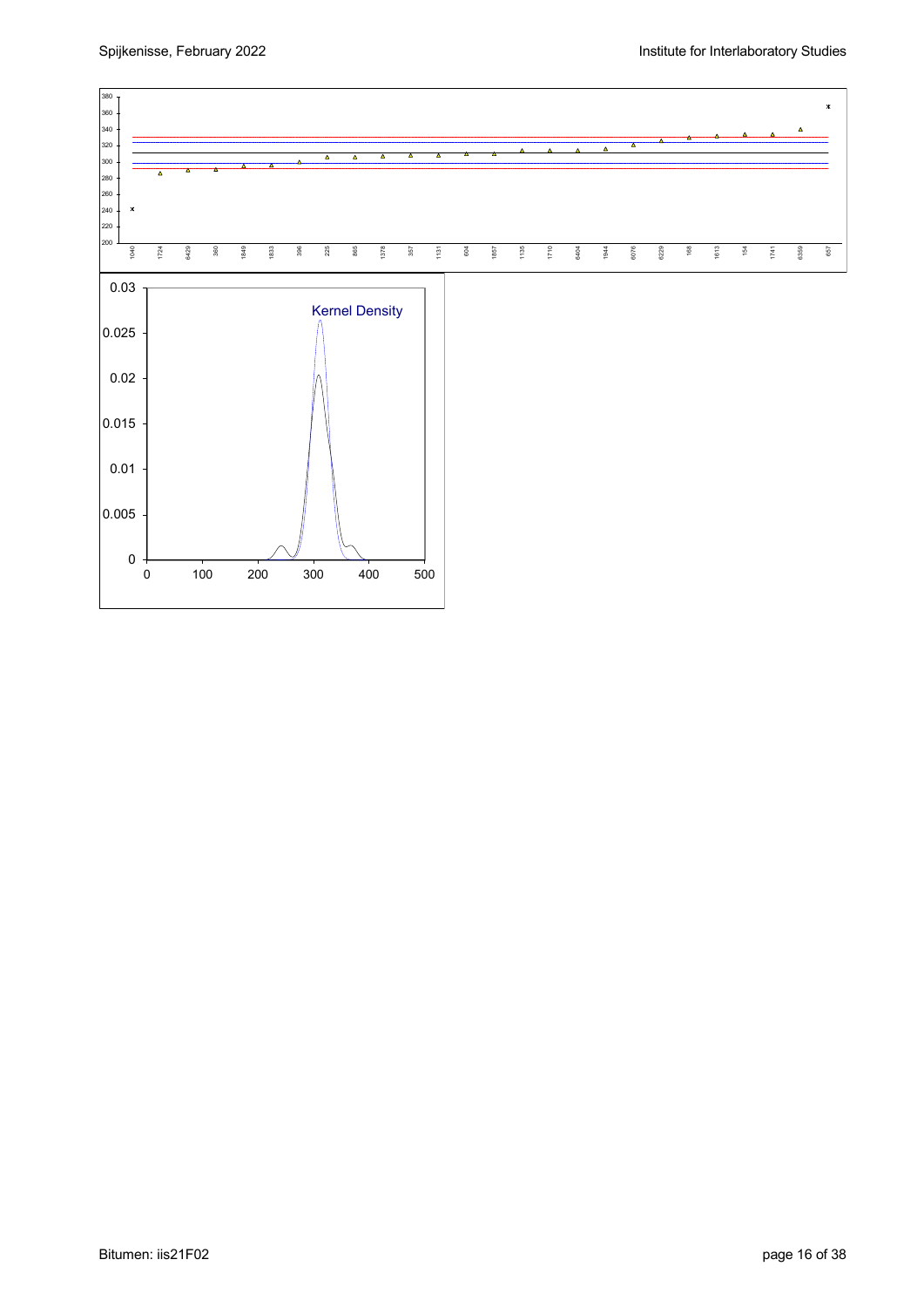# Determination of Fraass Breaking Point on sample #21255; results in °C

| lab          | method                                 | value            | mark | z(targ)            | remarks |
|--------------|----------------------------------------|------------------|------|--------------------|---------|
| 154          |                                        | -----            |      | -----              |         |
| 168          |                                        |                  |      | -----              |         |
| 225          |                                        |                  |      |                    |         |
| 328<br>333   |                                        |                  |      |                    |         |
| 335          |                                        |                  |      |                    |         |
| 342          |                                        | -----            |      | -----              |         |
| 357          | EN12593 automated                      | $-24$            |      | $-0.36$            |         |
| 360          | EN12593 manual                         | $-21.8$          |      | 0.67               |         |
| 365          |                                        | -----            |      | -----              |         |
| 396<br>398   | EN12593 automated                      | -17<br>-----     |      | 2.91<br>-----      |         |
| 399          |                                        |                  |      | -----              |         |
| 444          |                                        |                  |      |                    |         |
| 447          |                                        |                  |      |                    |         |
| 604          |                                        |                  |      |                    |         |
| 657<br>781   | EN12593 automated                      | -----<br>$-22$   |      | -----<br>0.58      |         |
| 865          |                                        | -----            |      |                    |         |
| 1011         | EN12593 automated                      | $< -20$          |      |                    |         |
| 1026         |                                        | -----            |      |                    |         |
| 1040         |                                        |                  |      |                    |         |
| 1108         |                                        |                  |      | -----              |         |
| 1131<br>1135 | EN12593 automated                      | -----<br>-23     |      | -----<br>0.11      |         |
| 1320         |                                        | -----            |      | -----              |         |
| 1378         |                                        | -----            |      | -----              |         |
| 1394         |                                        | $-25$            |      | $-0.82$            |         |
| 1402         | EN12593 manual                         | -26              |      | $-1.29$            |         |
| 1613<br>1710 | EN12593 automated                      | -----<br>$-22$   |      | -----<br>0.58      |         |
| 1724         |                                        | -----            |      | -----              |         |
| 1730         |                                        | -----            |      | -----              |         |
| 1741         | EN12593 automated                      | -27.0            |      | -1.76              |         |
| 1833         |                                        | -----            |      | -----              |         |
| 1849<br>1852 | EN12593 automated                      | -----<br>$-22$   |      | -----<br>0.58      |         |
| 1857         | EN12593 automated                      | $-22.5$          |      | 0.34               |         |
| 1944         | EN12593 manual                         | -21              |      | 1.04               |         |
| 1990         |                                        | -----            |      | -----              |         |
| 6054         |                                        | -----            |      | -----              |         |
| 6076<br>6228 | EN12593 automated<br>EN12593 automated | $-25$<br>$-24.0$ |      | $-0.82$<br>$-0.36$ |         |
| 6229         | EN12593 automated                      | $-21$            |      | 1.04               |         |
| 6359         | EN12593 automated                      | $-21$            |      | 1.04               |         |
| 6364         |                                        | -----            |      | $-----$            |         |
| 6404         | EN12593 automated                      | $-25$            |      | $-0.82$            |         |
| 6407<br>6419 |                                        |                  |      |                    |         |
| 6420         |                                        |                  |      |                    |         |
| 6429         | EN12593 automated                      | $-29$            |      | $-2.69$            |         |
| 6430         |                                        |                  |      | -----              |         |
|              |                                        |                  |      |                    |         |
|              | normality                              | OK               |      |                    |         |
|              | n<br>outliers                          | 18<br>0          |      |                    |         |
|              | mean $(n)$                             | $-23.24$         |      |                    |         |
|              | st. dev. (n)                           | 2.730            |      |                    |         |
|              | R(calc.)<br>st.dev.(EN12593:15)        | 7.64             |      |                    |         |
|              |                                        | 2.143            |      |                    |         |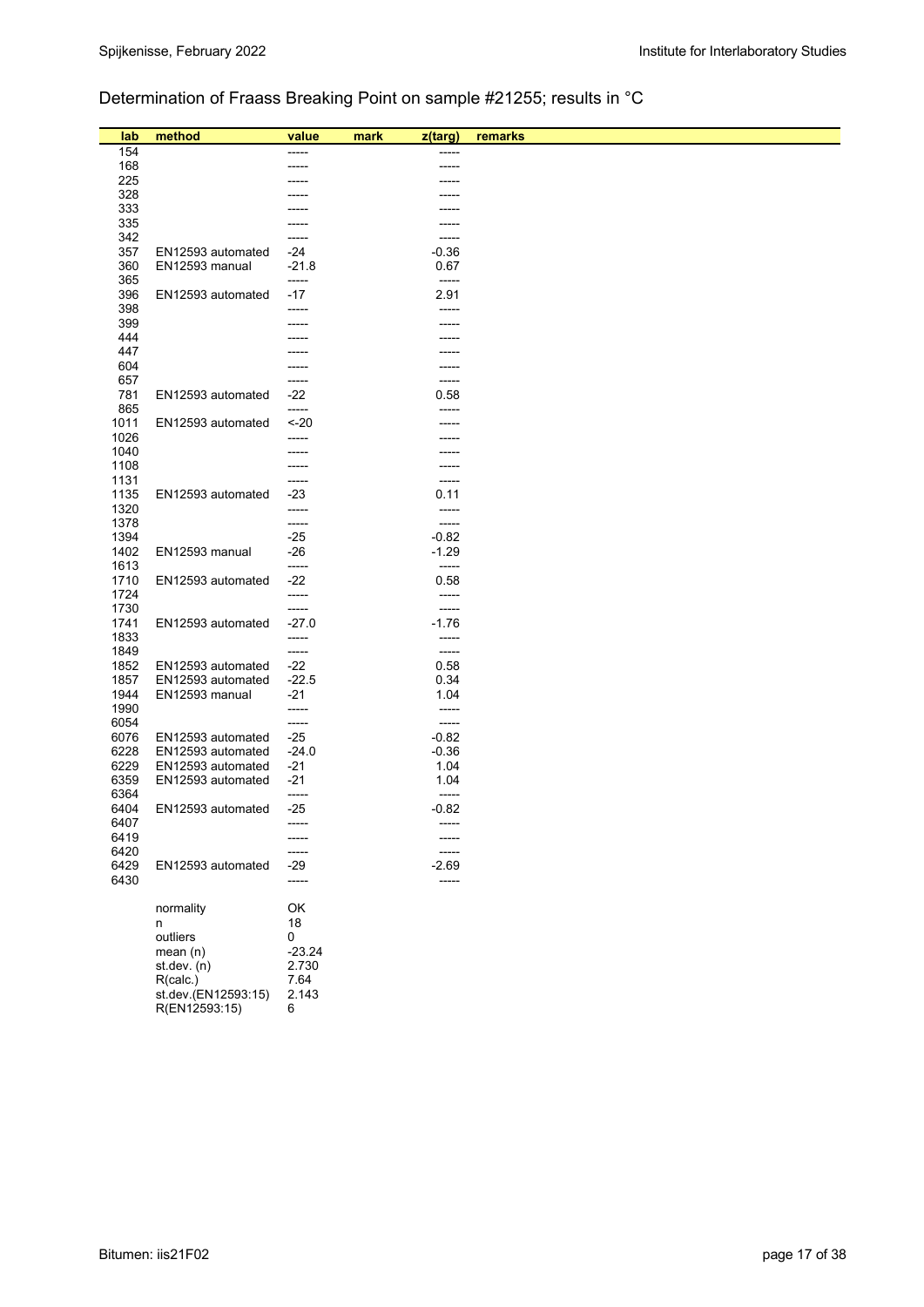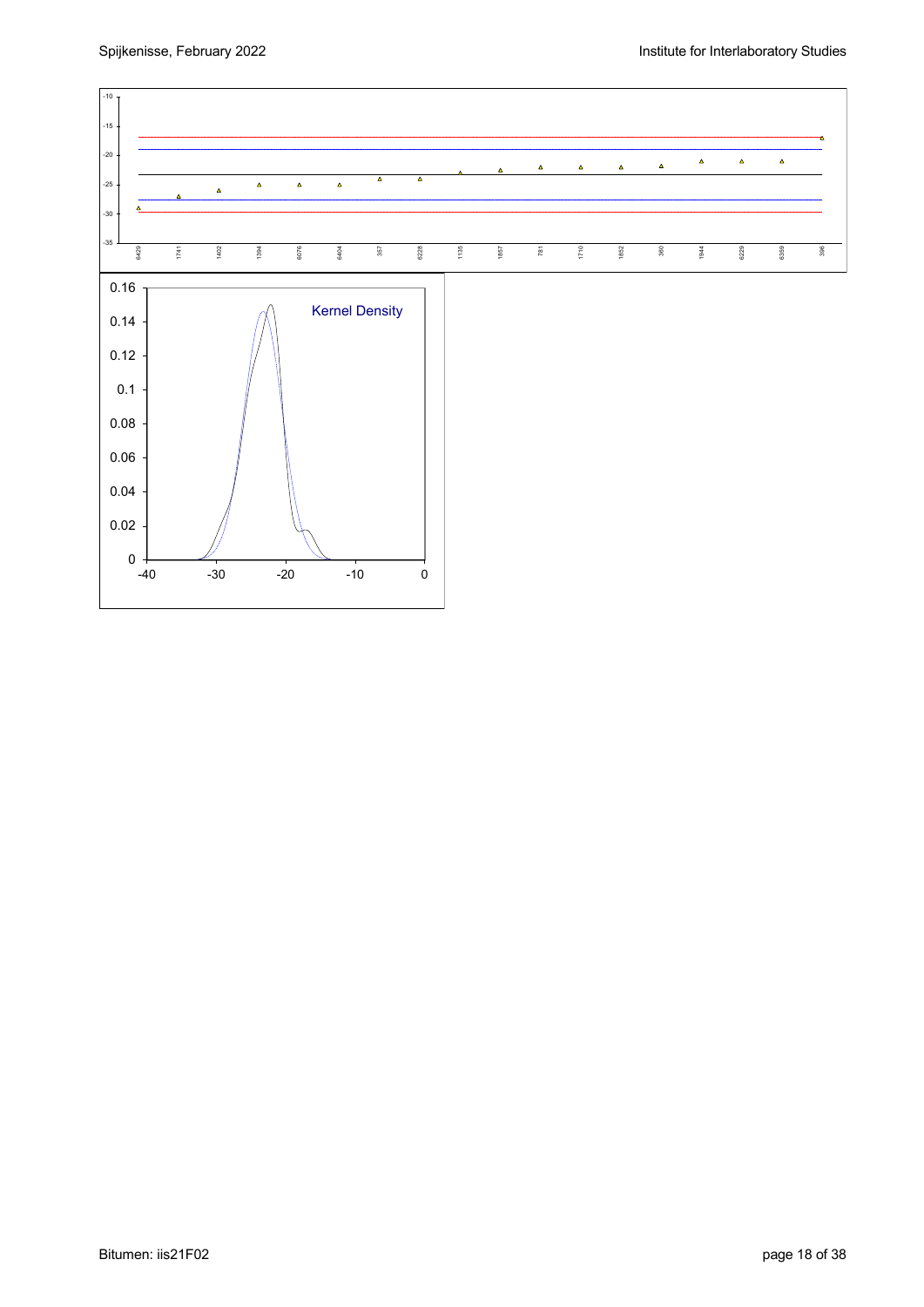## Determination of Kinematic Viscosity at 135°C on sample #21255; results in mm<sup>2</sup>/s

| lab          | method              | value           | mark<br>z(targ)  | remarks |
|--------------|---------------------|-----------------|------------------|---------|
| 154          | D2170               | 666             | $-0.16$          |         |
| 168          |                     | -----           | -----            |         |
| 225          |                     |                 |                  |         |
| 328          |                     |                 |                  |         |
| 333          |                     |                 |                  |         |
| 335          |                     |                 |                  |         |
| 342          |                     | -----           | -----            |         |
| 357<br>360   | EN12595             | 622<br>-----    | $-2.20$<br>----- |         |
| 365          |                     | -----           | -----            |         |
| 396          | EN12595             | 667.1           | $-0.11$          |         |
| 398          |                     | -----           |                  |         |
| 399          |                     |                 |                  |         |
| 444          |                     |                 |                  |         |
| 447          |                     |                 | -----            |         |
| 604          |                     |                 | -----            |         |
| 657          | D2170               | 648             | $-0.99$          |         |
| 781          | EN12595             | 689.3           | 0.93             |         |
| 865<br>1011  | D2170               | 676.9           | 0.35<br>0.03     |         |
| 1026         | EN12595<br>EN12595  | 670<br>643.1    | $-1.22$          |         |
| 1040         |                     | -----           | -----            |         |
| 1108         |                     | -----           | $-----$          |         |
| 1131         | EN12595             | 693.8           | 1.13             |         |
| 1135         | EN12595             | 670             | 0.03             |         |
| 1320         |                     | -----           | -----            |         |
| 1378         |                     | -----           | -----            |         |
| 1394         |                     | -----           | -----            |         |
| 1402         | EN12595             | 653             | $-0.76$          |         |
| 1613<br>1710 | D2170<br>EN12595    | 692.42<br>680.1 | 1.07<br>0.50     |         |
| 1724         |                     | -----           | -----            |         |
| 1730         |                     | -----           | -----            |         |
| 1741         | EN12595             | 612.44          | $-2.65$          |         |
| 1833         |                     | -----           | -----            |         |
| 1849         |                     | -----           | -----            |         |
| 1852         |                     | -----           | -----            |         |
| 1857         | EN12595             | 731.1           | 2.87             |         |
| 1944         |                     | -----           | -----            |         |
| 1990<br>6054 | D2170               | 695.5<br>-----  | 1.21<br>-----    |         |
| 6076         |                     | -----           | -----            |         |
| 6228         |                     | -----           | -----            |         |
| 6229         | EN12595             | 652.4           | $-0.79$          |         |
| 6359         | EN12595             | 634             | $-1.64$          |         |
| 6364         |                     | -----           | -----            |         |
| 6404         | EN3104              | 721.1           | 2.40             |         |
| 6407         |                     |                 |                  |         |
| 6419         |                     |                 |                  |         |
| 6420<br>6429 |                     |                 |                  |         |
| 6430         |                     |                 |                  |         |
|              |                     |                 |                  |         |
|              | normality           | OK              |                  |         |
|              | n                   | 19              |                  |         |
|              | outliers            | 0               |                  |         |
|              | mean $(n)$          | 669.38          |                  |         |
|              | st.dev. $(n)$       | 31.022          |                  |         |
|              | R(calc.)            | 86.86           |                  |         |
|              | st.dev.(EN12595:14) | 21.516<br>60.24 |                  |         |
| Compare      | R(EN12595:14)       |                 |                  |         |
|              | R(D2170/D2170M:18)  | 58.91           |                  |         |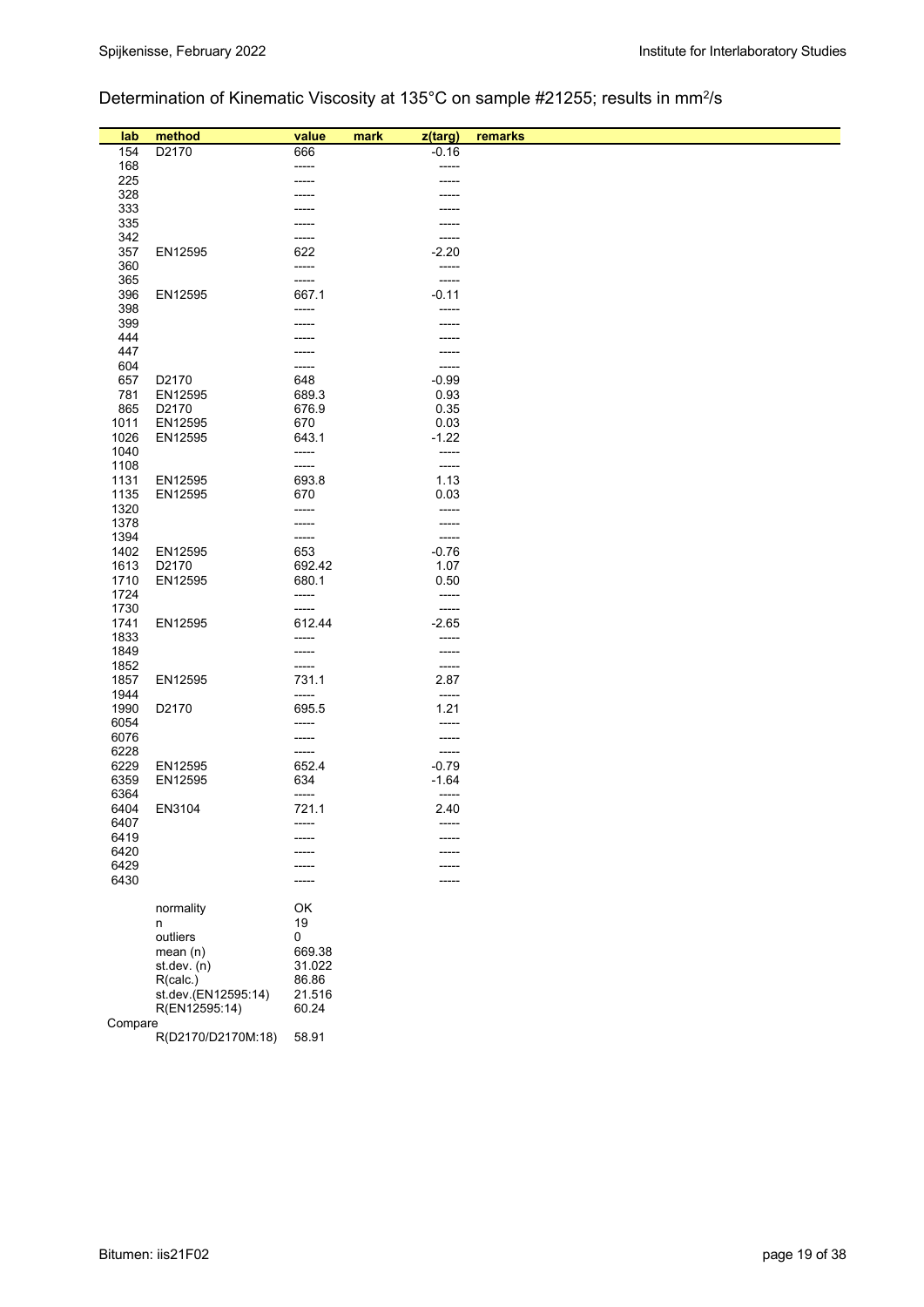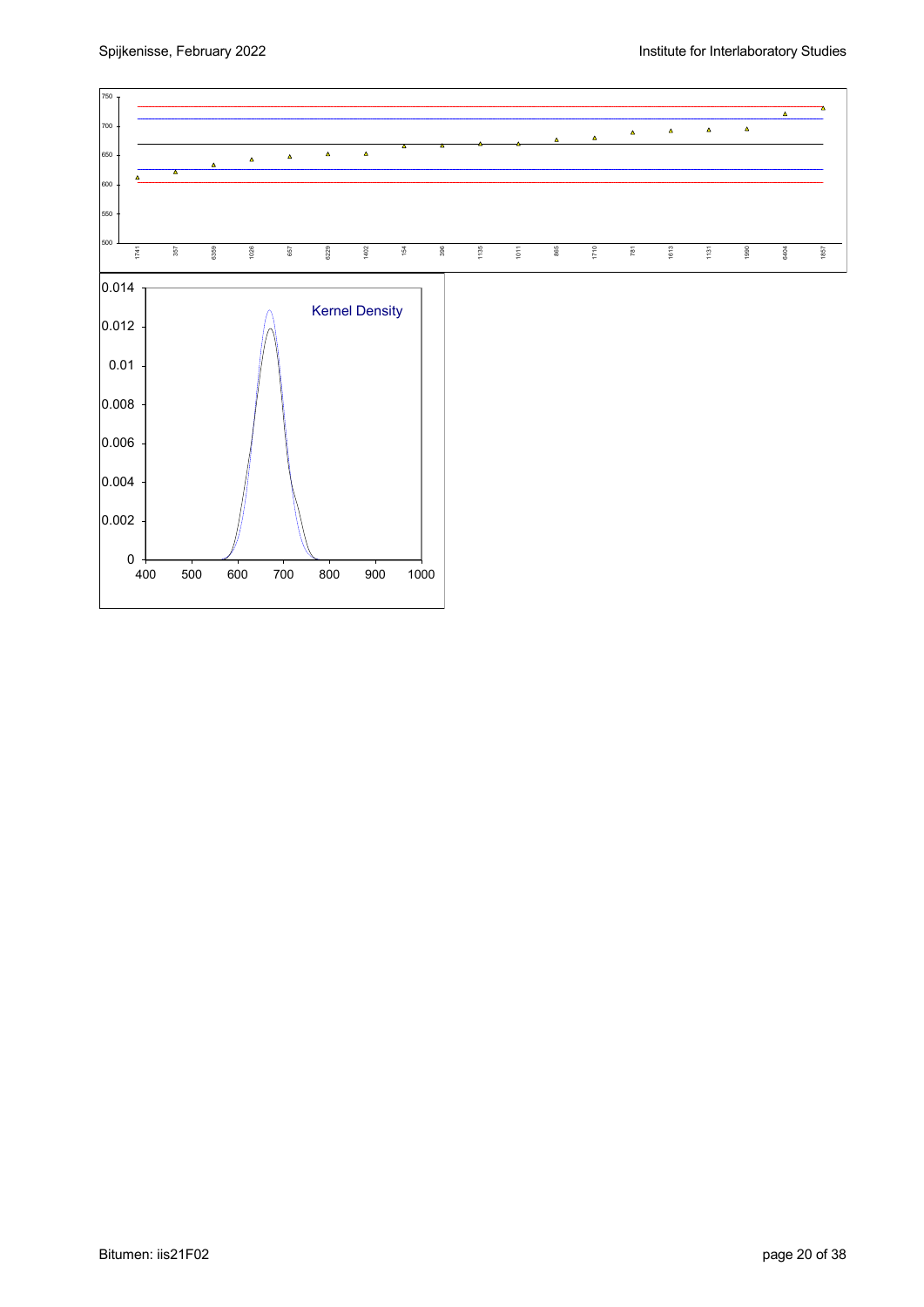## Determination of Penetration at 25°C on sample #21255; results in 0.1 mm

| lab     | method              | value        | mark       | z(targ) | remarks             |                  |
|---------|---------------------|--------------|------------|---------|---------------------|------------------|
| 154     | D5 manual           | 81           |            | 2.79    |                     |                  |
| 168     | D5 manual           | 79           |            | 1.57    |                     |                  |
| 225     | D5 manual           | 78.0         |            | 0.96    |                     |                  |
| 328     | EN1426 manual       | 77           |            | 0.35    |                     |                  |
| 333     | EN1426 automated    | 77           |            | 0.35    |                     |                  |
| 335     | EN1426 automated    | 80           |            | 2.18    |                     |                  |
| 342     | EN1426 manual       | 75           |            | -0.87   |                     |                  |
| 357     | EN1426 automated    | 78           |            | 0.96    |                     |                  |
| 360     | EN1426 automated    | 70.8         |            | -3.44   |                     |                  |
| 365     | EN1426 manual       | 75           |            | -0.87   |                     |                  |
| 396     | EN1426 manual       | 75           |            | -0.87   |                     |                  |
| 398     | EN1426 manual       | 77           |            | 0.35    |                     |                  |
| 399     | EN1426 manual       | 76           |            | $-0.26$ |                     |                  |
| 444     | EN1426 manual       | 78.7         |            | 1.39    |                     |                  |
| 447     | EN1426 automated    | 84.7         |            | 5.05    |                     |                  |
| 604     | D5 manual           | 77           |            | 0.35    |                     |                  |
| 657     | D5 manual           | 80           |            | 2.18    |                     |                  |
| 781     | EN1426 automated    | 71           |            | $-3.31$ |                     |                  |
| 865     | D5 manual           | 77.0         |            | 0.35    |                     |                  |
| 1011    | EN1426 automated    | 78           |            | 0.96    |                     |                  |
| 1026    | EN1426 automated    | 89           | C, R(0.05) | 7.68    | first reported 90   |                  |
| 1040    | EN1426 automated    | 77.0         |            | 0.35    |                     |                  |
| 1108    | EN1426 automated    | 75           |            | $-0.87$ |                     |                  |
| 1131    | EN1426 automated    | 78           |            | 0.96    |                     |                  |
| 1135    | EN1426 manual       | 76           |            | -0.26   |                     |                  |
| 1320    | EN1426 manual       | 78           |            | 0.96    |                     |                  |
| 1378    | D5 automated        | 75           |            | -0.87   |                     |                  |
| 1394    |                     | 75           |            | $-0.87$ |                     |                  |
| 1402    | EN1426 manual       | 78           |            | 0.96    |                     |                  |
| 1613    | D5 automated        | 70.2         |            | $-3.80$ |                     |                  |
| 1710    | EN1426 automated    | 70           |            | $-3.93$ |                     |                  |
| 1724    | D5 manual           | 76           |            | $-0.26$ |                     |                  |
| 1730    | EN1426 automated    | 71.5         |            | $-3.01$ |                     |                  |
| 1741    | EN1426 automated    | 69.0         |            | $-4.54$ |                     |                  |
| 1833    | EN1426 automated    | 78           |            | 0.96    |                     |                  |
| 1849    | EN1426 automated    | 80           |            | 2.18    |                     |                  |
| 1852    | EN1426 automated    | 76           |            | $-0.26$ |                     |                  |
| 1857    | EN1426 manual       | 69.2         | C          | $-4.41$ | first reported 64.2 |                  |
| 1944    | EN1426 automated    | 75           |            | -0.87   |                     |                  |
| 1990    | D5 automated        | 76.0         |            | $-0.26$ |                     |                  |
| 6054    | D5 automated        | 78.46        |            | 1.24    |                     |                  |
| 6076    | EN1426 automated    | 78           |            | 0.96    |                     |                  |
| 6228    | EN1426 automated    | 79.3         |            | 1.75    |                     |                  |
| 6229    | EN1426 automated    | 77           |            | 0.35    |                     |                  |
| 6359    | EN1426 automated    | 75           |            | -0.87   |                     |                  |
| 6364    | D5 manual           | 74           |            | $-1.48$ |                     |                  |
| 6404    | EN1426 automated    | 76           |            | $-0.26$ |                     |                  |
| 6407    |                     | -----        |            | -----   |                     |                  |
| 6419    | EN1426 manual       | 79.1         |            | 1.63    |                     |                  |
| 6420    | D5 automated        | 74.6         |            | $-1.12$ |                     |                  |
| 6429    | EN1426 manual       | 80.2         |            | 2.30    |                     |                  |
| 6430    | EN1426 automated    | 81.7         |            | 3.22    |                     |                  |
|         |                     |              |            |         | Only EN1426:        | Only ASTM D5/5M: |
|         | normality           | OK           |            |         | ОK                  | ОK               |
|         | n                   | 50           |            |         | 37                  | 13               |
|         | outliers            | $\mathbf{1}$ |            |         | $\mathbf{1}$        | 0                |
|         | mean $(n)$          | 76.429       |            |         | 76.357              | 76.635           |
|         | st.dev. (n)         | 3.2657       |            |         | 3.4336              | 2.8490           |
|         | R(calc.)            | 9.144        |            |         | 9.614               | 7.977            |
|         | st.dev.(EN1426:15)  | 1.6378       |            |         | 1.6362              | -----            |
|         | R(EN1426:15)        | 4.586        |            |         | 4.581               |                  |
| Compare |                     |              |            |         |                     |                  |
|         | R(ASTM D5/D15M:19a) | 9.400        |            |         | -----               | 9.429            |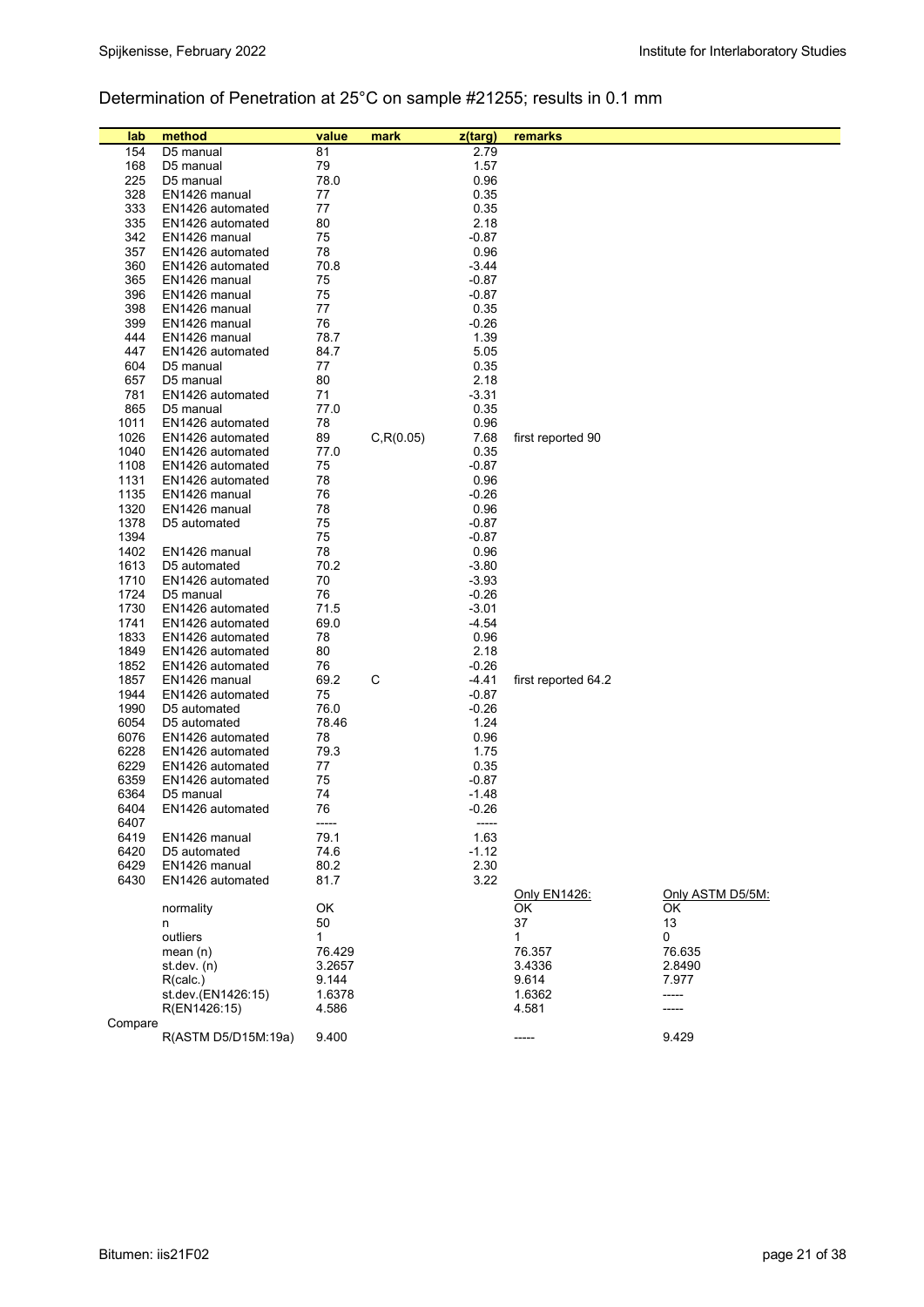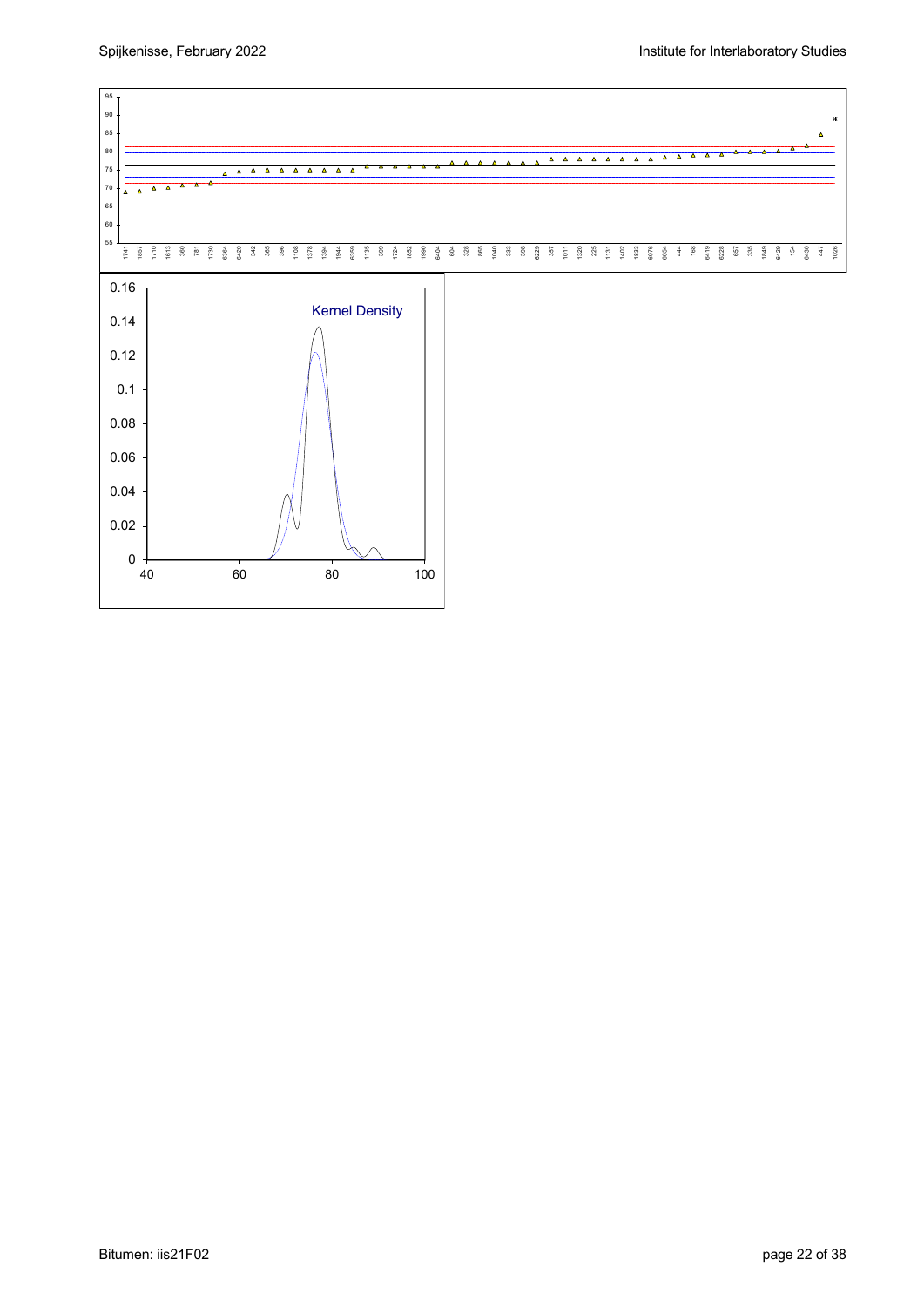# Determination of Penetration Index on sample #21255;

| lab          | method                   | value           | mark       | z(targ)          | remarks              |
|--------------|--------------------------|-----------------|------------|------------------|----------------------|
| 154          | EN12591                  | 0.5             |            | 1.81             |                      |
| 168          |                          | -----           |            | -----            |                      |
| 225          |                          |                 |            |                  |                      |
| 328<br>333   |                          |                 |            |                  |                      |
| 335          |                          | -----           |            | -----            |                      |
| 342          | EN12591                  | 0.0             |            | $-0.99$          |                      |
| 357          | EN12591                  | 0.24            |            | 0.36             |                      |
| 360<br>365   |                          | -----<br>-----  |            | -----<br>-----   |                      |
| 396          | EN12591                  | 0.2             |            | 0.13             |                      |
| 398          |                          | -----           |            | -----            |                      |
| 399          |                          |                 |            |                  |                      |
| 444          |                          |                 |            |                  |                      |
| 447<br>604   |                          | -----           |            | -----            |                      |
| 657          | Calculation              | 0.4             |            | 1.25             |                      |
| 781          | EN12591                  | 0.0             |            | $-0.99$          |                      |
| 865          |                          | -----           |            | -----            |                      |
| 1011<br>1026 | EN12591<br>EN12591       | 0.3<br>0.89     | C, R(0.05) | 0.69<br>4.00     | first reported 0.92  |
| 1040         | EN12591                  | $-0.2$          |            | $-2.11$          |                      |
| 1108         | EN12591                  | 0.097           |            | $-0.44$          |                      |
| 1131         |                          | -----           |            | -----            |                      |
| 1135<br>1320 | EN12591                  | 0.0<br>-----    |            | $-0.99$<br>----- |                      |
| 1378         | EN12591                  | 0.45            |            | 1.53             |                      |
| 1394         |                          | -----           |            | -----            |                      |
| 1402         | EN12591                  | 0.2             |            | 0.13             |                      |
| 1613<br>1710 | EN12591                  | -----<br>0.1    |            | -----<br>$-0.43$ |                      |
| 1724         |                          | -----           |            | -----            |                      |
| 1730         |                          | -----           |            | -----            |                      |
| 1741<br>1833 | EN12591                  | $-0.06$         |            | $-1.32$          |                      |
| 1849         |                          | -----<br>-----  |            | -----<br>-----   |                      |
| 1852         | EN12591                  | 0.16            |            | $-0.09$          |                      |
| 1857         | EN12591                  | $-0.51$         | C, R(0.05) | $-3.84$          | first reported -0.71 |
| 1944<br>1990 | EN12591                  | 0.02<br>-----   |            | $-0.87$<br>----- |                      |
| 6054         |                          | -----           |            | -----            |                      |
| 6076         | EN12591                  | 0.1             |            | $-0.43$          |                      |
| 6228         |                          | -----           |            | -----            |                      |
| 6229<br>6359 | EN12591<br>EN12591       | 0.1<br>0.2      |            | $-0.43$<br>0.13  |                      |
| 6364         |                          | -----           |            | $-----$          |                      |
| 6404         | EN12591                  | 0.5             |            | 1.81             |                      |
| 6407         |                          |                 |            |                  |                      |
| 6419<br>6420 |                          | -----           |            | -----<br>-----   |                      |
| 6429         | EN12591                  | 0.36            |            | 1.03             |                      |
| 6430         | EN12591                  | 0.21            |            | 0.19             |                      |
|              | normality                | OK              |            |                  |                      |
|              | n                        | 22              |            |                  |                      |
|              | outliers                 | $\overline{a}$  |            |                  |                      |
|              | mean $(n)$               | 0.176           |            |                  |                      |
|              | st. dev. (n)<br>R(calc.) | 0.1864<br>0.522 |            |                  |                      |
|              | st.dev.(EN12591:09)      | 0.1786          |            |                  |                      |
|              | R(EN12591:09)            | 0.5             |            |                  |                      |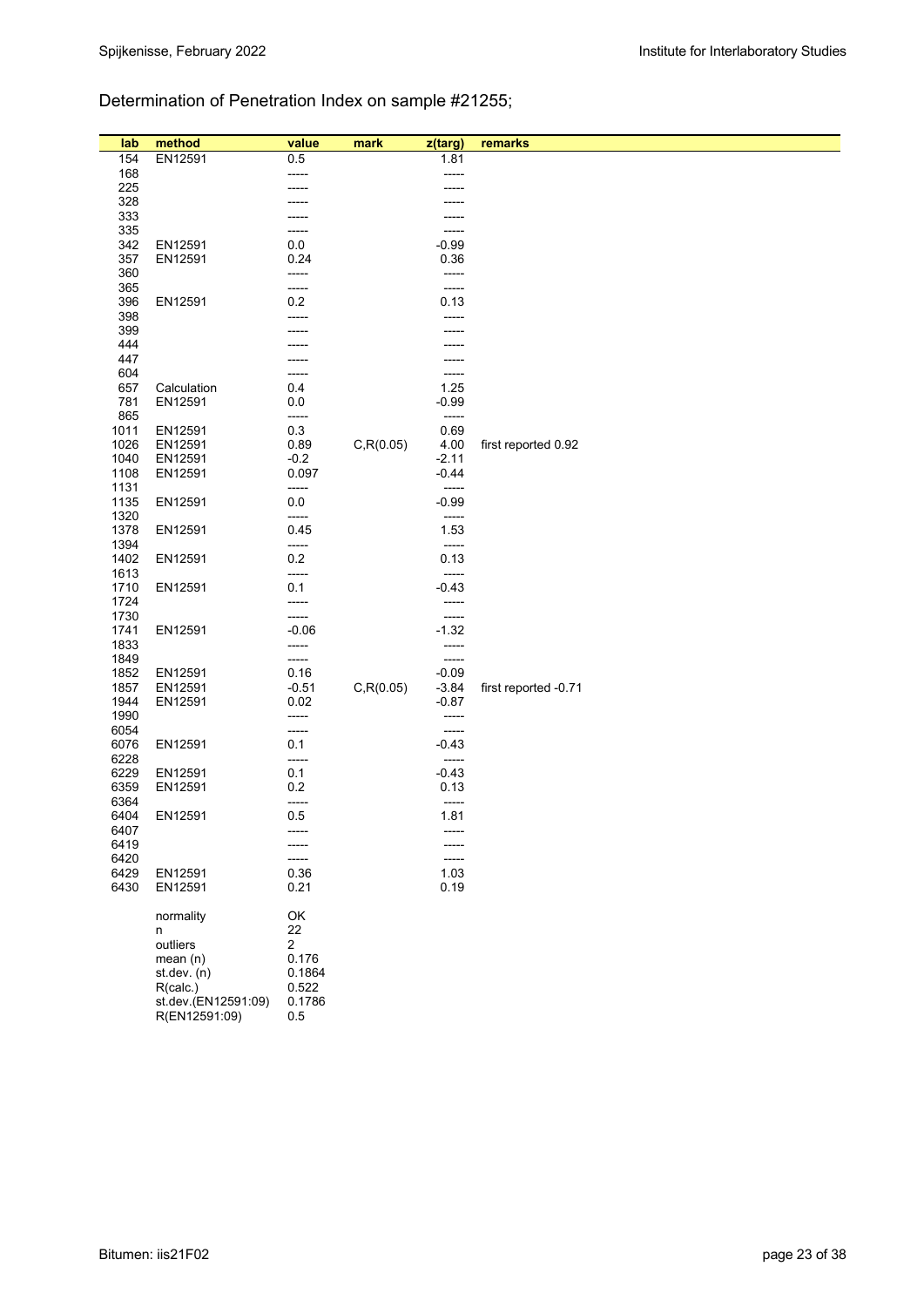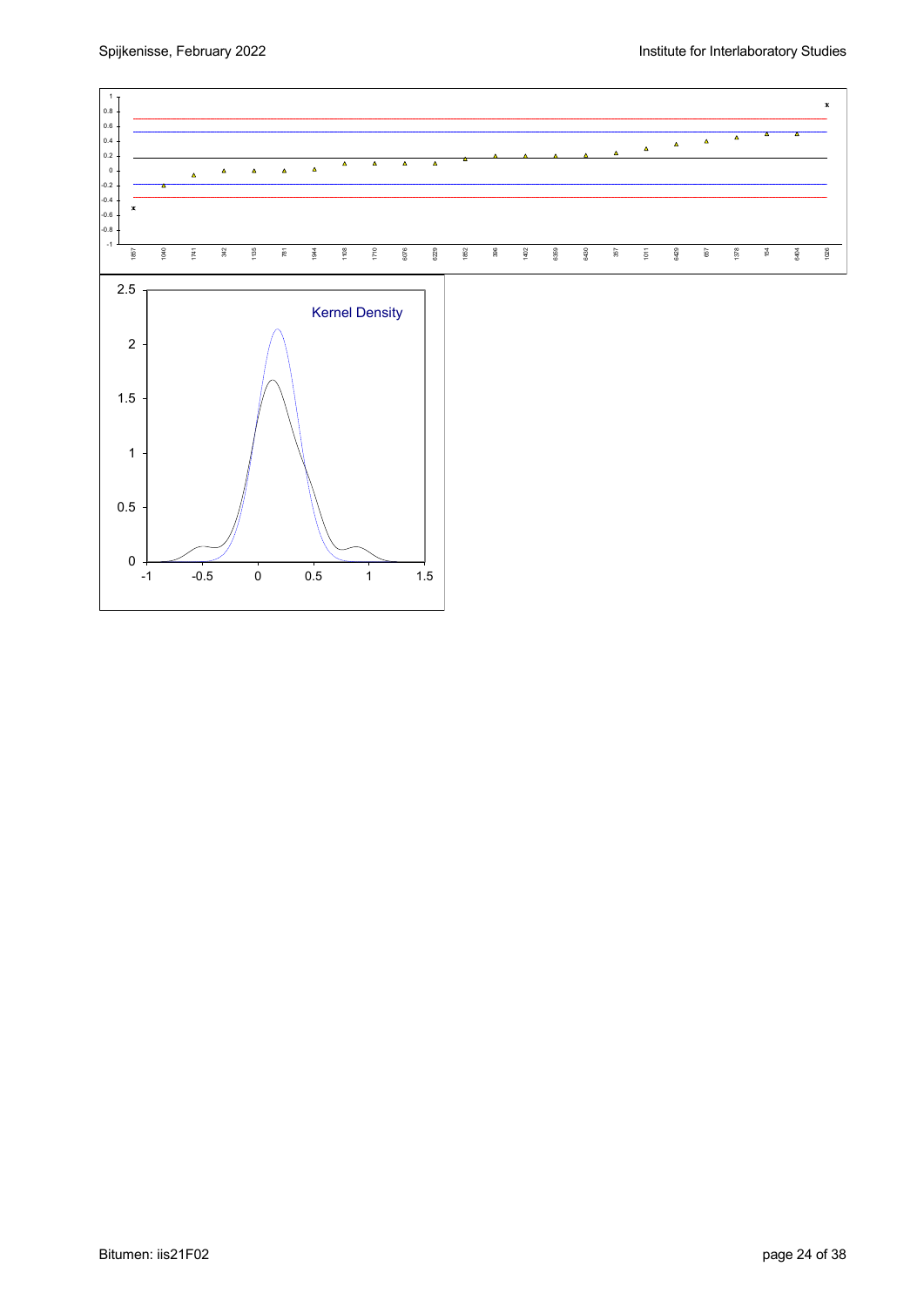# Determination of RTFOT at 163°C, Change of Mass on sample #21255; results in %

| lab          | method                | value              | mark       | z(targ)            | remarks                |
|--------------|-----------------------|--------------------|------------|--------------------|------------------------|
| 154          | D2872                 | $-0.250$           |            | $-1.18$            |                        |
| 168          | D2872                 | $-0.244$           |            | $-1.09$            |                        |
| 225          |                       | -----              |            | -----              |                        |
| 328          |                       |                    |            |                    |                        |
| 333          |                       |                    |            |                    |                        |
| 335          |                       |                    |            |                    |                        |
| 342          |                       | -----              |            |                    |                        |
| 357          | EN12607-1             | $-0.11$            |            | 0.78               |                        |
| 360          | EN12607-1             | $-0.149$           |            | 0.24               |                        |
| 365          |                       | -----              |            | -----              |                        |
| 396          | EN12607-1             | $-0.22$            |            | $-0.76$            |                        |
| 398          |                       |                    |            |                    |                        |
| 399          |                       |                    |            |                    |                        |
| 444          |                       |                    |            |                    |                        |
| 447          |                       |                    |            |                    |                        |
| 604          |                       |                    |            |                    |                        |
| 657          | D2872                 | 0.02               |            | 2.60               |                        |
| 781          | EN12607-1             | $-0.15$            |            | 0.22               |                        |
| 865          | D2872                 | $-0.232$           |            | $-0.92$            |                        |
| 1011         | EN12607-1             | $-0.26$            |            | $-1.32$            |                        |
| 1026         | EN12607-1             | $-0.04$            |            | 1.76               |                        |
| 1040         |                       | -----              |            | -----              |                        |
| 1108         |                       | -----              |            | -----              |                        |
| 1131         |                       | 0.17               | C, R(0.05) | 4.70               | first reported 0.24    |
| 1135         | EN12607-1             | $-0.13$            |            | 0.50               |                        |
| 1320         |                       | -----              |            | -----              |                        |
| 1378         | EN12607-1             | $-0.194$           |            | $-0.39$            |                        |
| 1394         | GOST33140             | $-0.19$            |            | $-0.34$            | first reported 0.19    |
| 1402         | EN12607-1             | $-0.24$            |            | $-1.04$            |                        |
| 1613         | D2872                 | $-0.038$           |            | 1.79               |                        |
| 1710         | EN12607-1             | $-0.22$            |            | $-0.76$            |                        |
| 1724         | D2872                 | $-0.21$            |            | $-0.62$            |                        |
| 1730         | EN12607-1             | $-0.192$           |            | $-0.36$            |                        |
| 1741         | EN12607-1             | $-0.2758$          |            | $-1.54$            |                        |
| 1833         | EN12607-1             | $-0.26$<br>$-0.27$ |            | $-1.32$<br>$-1.46$ |                        |
| 1849<br>1852 | EN12607-1             |                    |            |                    |                        |
| 1857         | EN12607-1             | -----<br>$-0.246$  |            | -----<br>$-1.12$   |                        |
| 1944         | EN12607-1             | $-0.058$           |            | 1.51               |                        |
| 1990         | D1754                 | -----              |            | -----              |                        |
| 6054         |                       | -----              |            | -----              |                        |
| 6076         | EN12607-1             | $-0.16$            |            | 0.08               |                        |
| 6228         |                       | -----              |            | -----              |                        |
| 6229         | EN12607-1             | $-0.14$            |            | 0.36               |                        |
| 6359         | EN12607-1             | $-0.19$            |            | $-0.34$            |                        |
| 6364         |                       | 0.02               | C          | 2.60               | first reported 0.03025 |
| 6404         | EN12607-1             | $-0.02$            |            | 2.04               |                        |
| 6407         |                       |                    |            |                    |                        |
| 6419         |                       |                    |            |                    |                        |
| 6420         |                       |                    |            |                    |                        |
| 6429         | EN12607-1             | 0.25               | R(0.05)    | 5.82               |                        |
| 6430         |                       | -----              |            | -----              |                        |
|              |                       |                    |            |                    |                        |
|              | normality             | OK                 |            |                    |                        |
|              | n                     | 28                 |            |                    |                        |
|              | outliers              | $\overline{2}$     |            |                    |                        |
|              | mean $(n)$            | $-0.1660$          |            |                    |                        |
|              | st.dev. $(n)$         | 0.09035            |            |                    |                        |
|              | R(calc.)              | 0.2530             |            |                    |                        |
|              | st.dev.(EN12607-1:14) | 0.07143            |            |                    |                        |
|              | R(EN12607-1:14)       | 0.20               |            |                    |                        |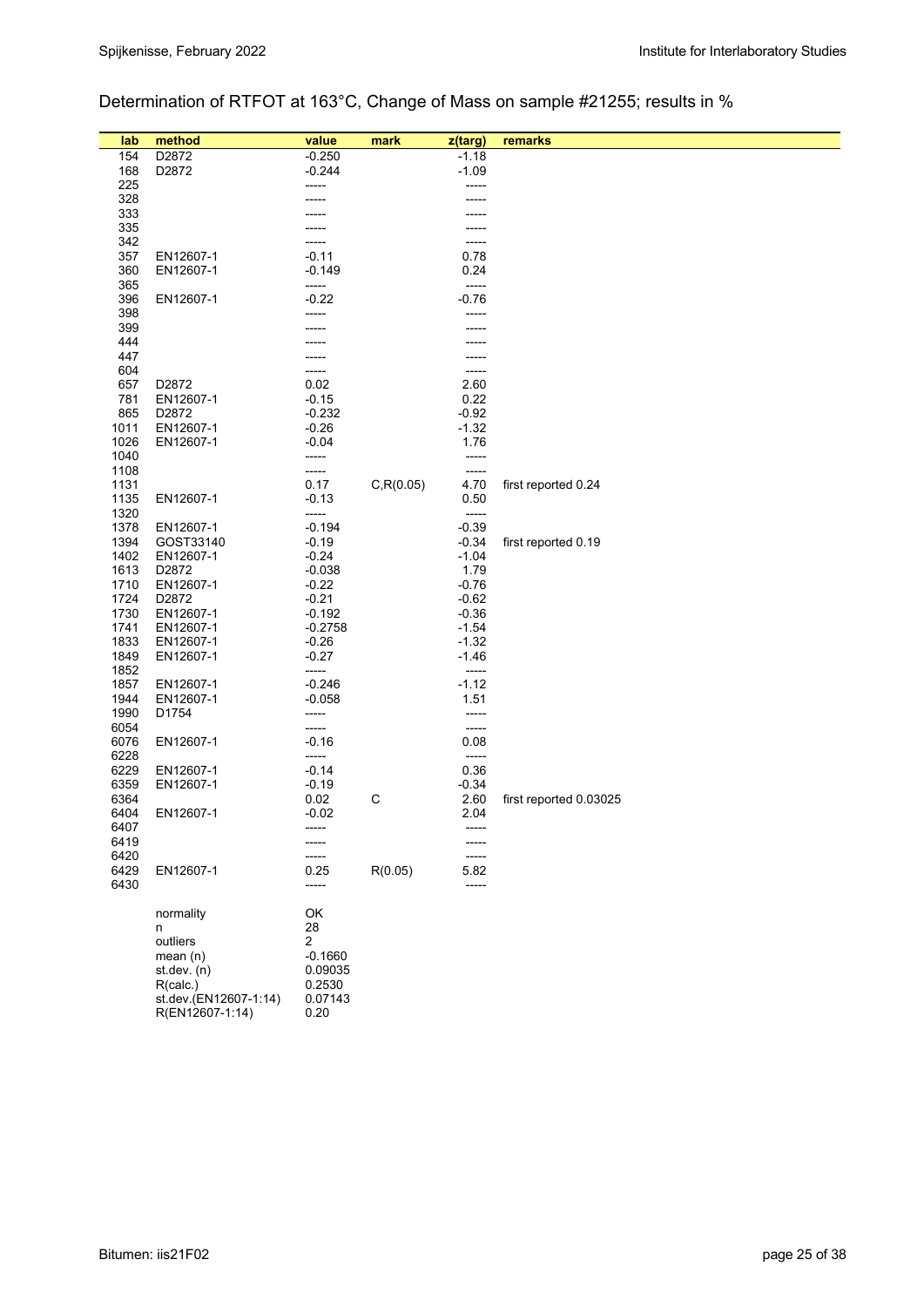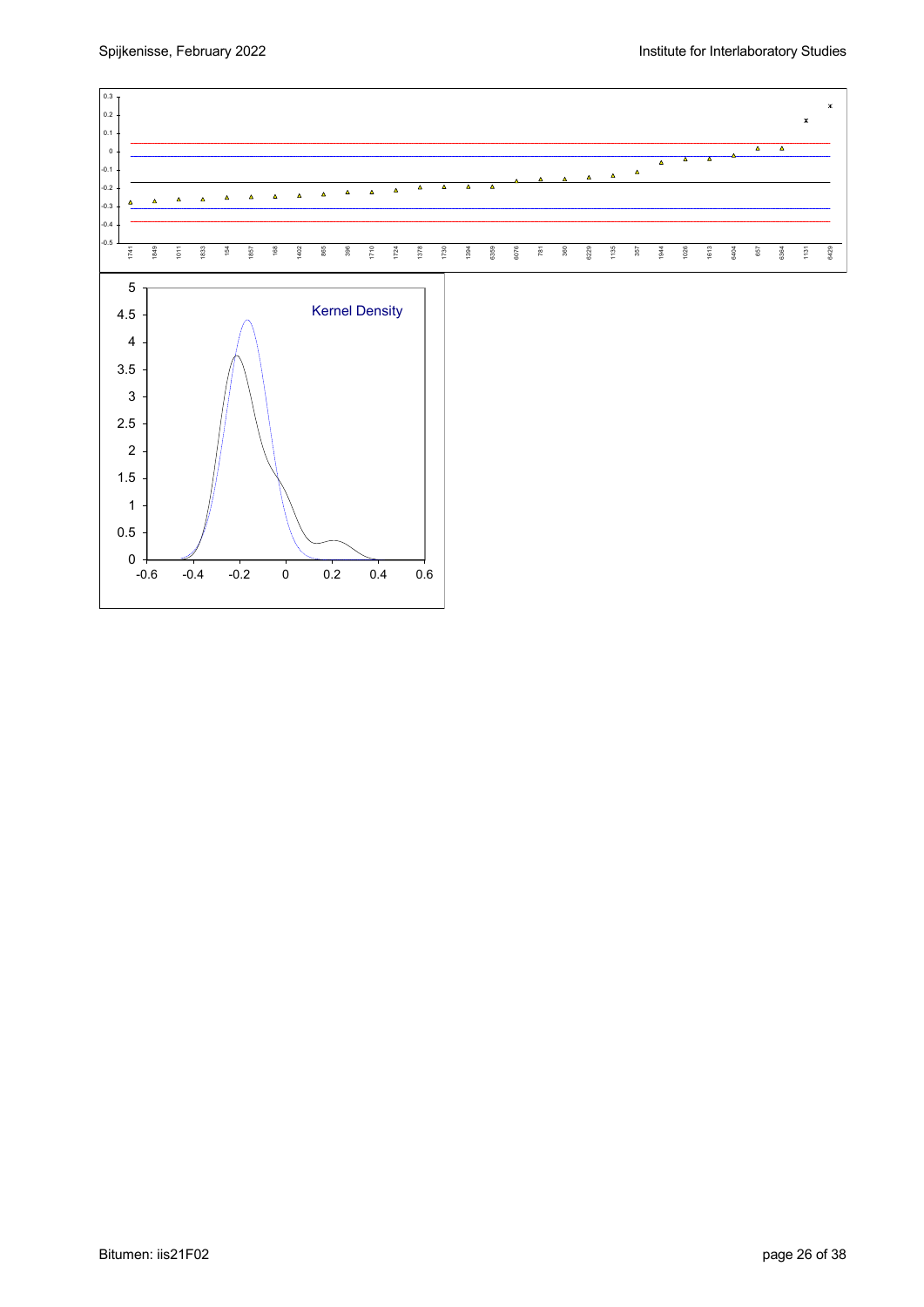## Determination of RTFOT at 163°C, Retained Penetration on sample #21255; results in %

| lab          | method                            | value            | mark       | z(targ)          | remarks             |
|--------------|-----------------------------------|------------------|------------|------------------|---------------------|
| 154          | D2872                             | 56.79            |            | $-1.56$          |                     |
| 168          |                                   | -----            |            | -----            |                     |
| 225          |                                   |                  |            |                  |                     |
| 328          |                                   |                  |            |                  |                     |
| 333          |                                   |                  |            |                  |                     |
| 335          |                                   |                  |            |                  |                     |
| 342          |                                   |                  |            | -----            |                     |
| 357          | EN12607-1                         | 61.5             |            | $-0.24$          |                     |
| 360          | EN12607-1                         | 63.4             |            | 0.29             |                     |
| 365          |                                   | -----            |            | -----            |                     |
| 396<br>398   | EN12607-1                         | 65.3             |            | 0.82<br>-----    |                     |
| 399          |                                   |                  |            |                  |                     |
| 444          |                                   |                  |            |                  |                     |
| 447          |                                   |                  |            |                  |                     |
| 604          |                                   | -----            |            | -----            |                     |
| 657          | D2872                             | 59               |            | $-0.94$          |                     |
| 781          | EN12607-1                         | 59.15            |            | $-0.90$          |                     |
| 865          |                                   | -----            |            | -----            |                     |
| 1011         | EN12607-1                         | 58               |            | $-1.22$          |                     |
| 1026         | EN12607-1                         | 66.7             |            | 1.22             |                     |
| 1040         |                                   | -----            |            |                  |                     |
| 1108         |                                   | -----            |            | -----            |                     |
| 1131         |                                   | 60               |            | $-0.66$          |                     |
| 1135         | EN12607-1                         | 59               |            | $-0.94$          |                     |
| 1320         |                                   | -----            |            | -----            |                     |
| 1378         | EN12607-1                         | 67.6             |            | 1.47             |                     |
| 1394<br>1402 |                                   | 58.7             |            | $-1.02$          |                     |
| 1613         | EN12607-1<br>D2872                | 63<br>64.957     |            | 0.18<br>0.73     |                     |
| 1710         | EN12607-1                         | 66               |            | 1.02             |                     |
| 1724         | D2872                             | 64.8             |            | 0.68             |                     |
| 1730         | EN12607-1                         | 59.2             |            | $-0.88$          |                     |
| 1741         |                                   | -----            |            | -----            |                     |
| 1833         | EN12607-1                         | 63               |            | 0.18             |                     |
| 1849         | EN12607-1                         | 56.4             |            | $-1.67$          |                     |
| 1852         |                                   | -----            |            | -----            |                     |
| 1857         | EN12607-1                         | 60.1             |            | $-0.63$          |                     |
| 1944         | EN12607-1                         | 62.66            |            | 0.08             |                     |
| 1990         | D1754                             | 69.7             |            | 2.06             |                     |
| 6054         |                                   | -----            |            | -----            |                     |
| 6076         | EN12607-1                         | 69               |            | 1.86             |                     |
| 6228<br>6229 |                                   | -----<br>62      |            | -----<br>$-0.10$ |                     |
| 6359         | EN12607-1<br>EN12607-1            | 60               |            | $-0.66$          |                     |
| 6364         |                                   | 92               | C, R(0.01) | 8.30             | first reported 91.9 |
| 6404         | EN12607-1                         | 64.47            |            | 0.59             |                     |
| 6407         |                                   |                  |            |                  |                     |
| 6419         |                                   |                  |            |                  |                     |
| 6420         |                                   |                  |            |                  |                     |
| 6429         | EN12607-1                         | 63.3             |            | 0.26             |                     |
| 6430         |                                   | -----            |            | -----            |                     |
|              |                                   |                  |            |                  |                     |
|              | normality                         | OK               |            |                  |                     |
|              | n                                 | 27               |            |                  |                     |
|              | outliers                          | 1                |            |                  |                     |
|              | mean(n)                           | 62.360           |            |                  |                     |
|              | st.dev. (n)                       | 3.6433           |            |                  |                     |
|              | R(calc.)<br>st.dev.(EN12607-1:14) | 10.201<br>3.5714 |            |                  |                     |
|              | R(EN12607-1:14)                   | 10               |            |                  |                     |
|              |                                   |                  |            |                  |                     |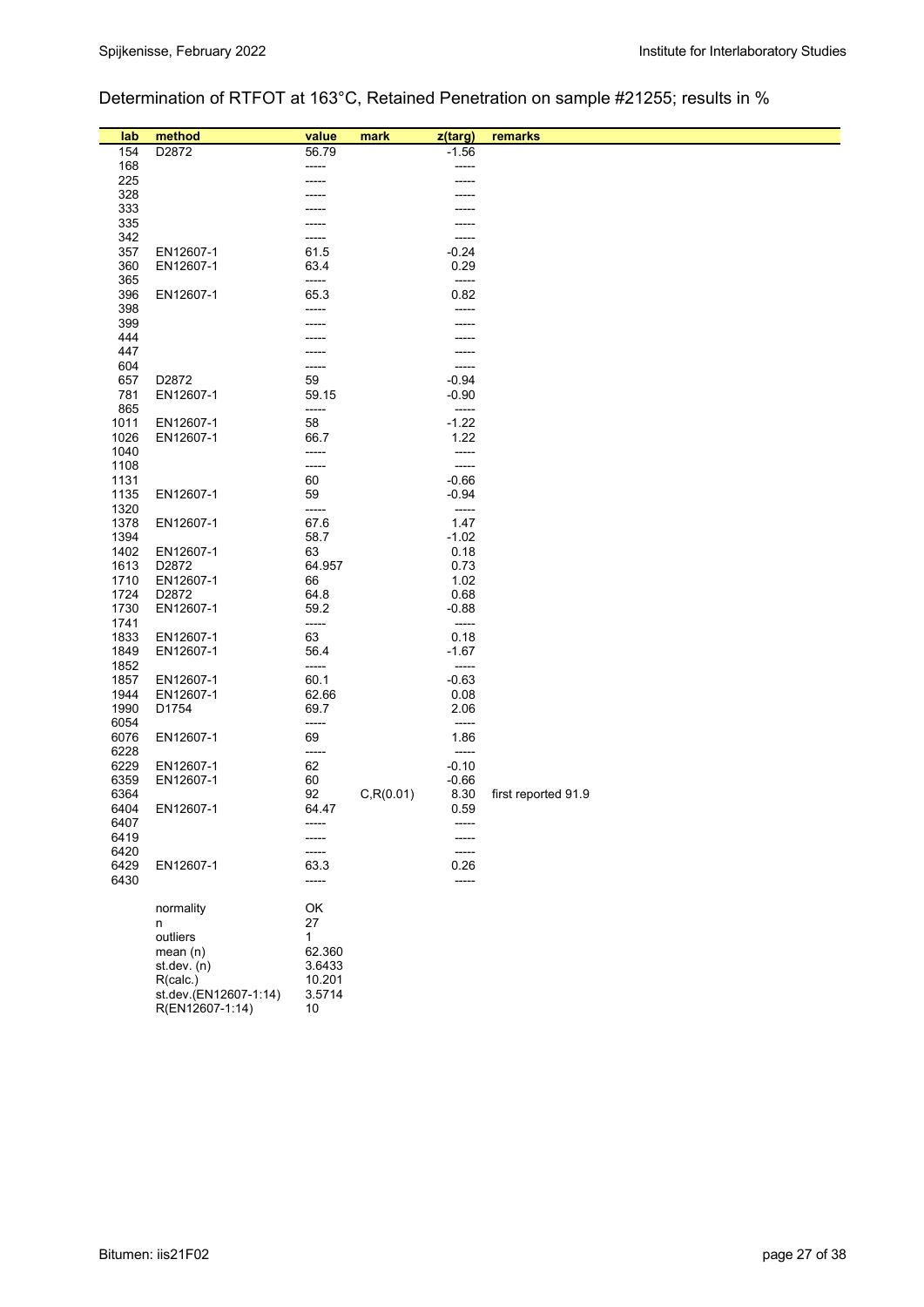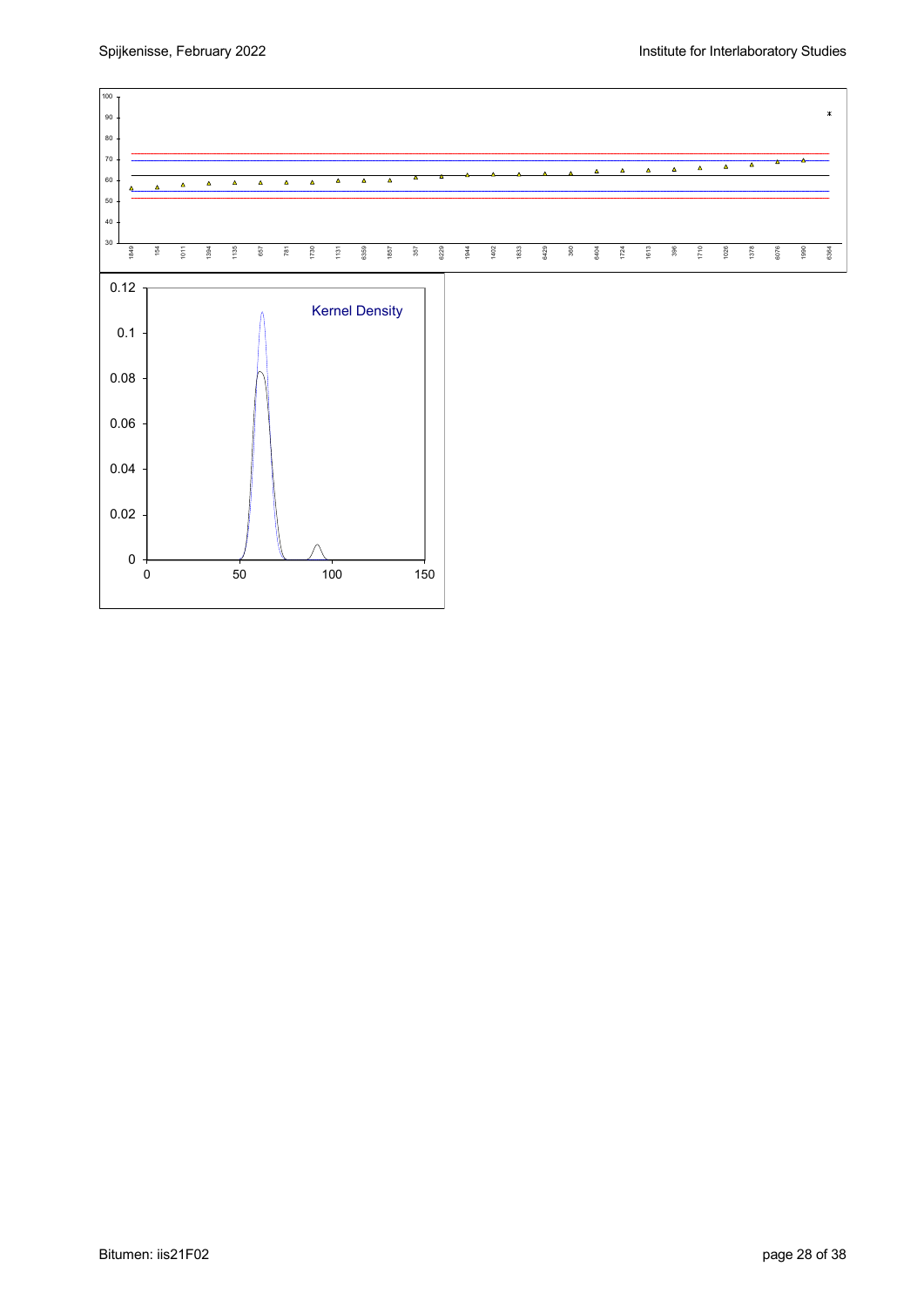# Determination of RTFOT at 163°C, Viscosity Ratio on sample #21255

| lab          | method                | value                              | mark        | z(targ)       | remarks                              |
|--------------|-----------------------|------------------------------------|-------------|---------------|--------------------------------------|
| 154          | D2872                 | 5.60                               |             | 0.62          |                                      |
| 168          |                       | -----                              |             | -----         |                                      |
| 225          |                       |                                    |             | -----         |                                      |
| 328          |                       |                                    |             |               |                                      |
| 333          |                       |                                    |             |               |                                      |
| 335          |                       | -----                              |             | -----         |                                      |
| 342          |                       | -----                              |             | -----         |                                      |
| 357          | EN12607-1             | 5.6                                |             | 0.62          |                                      |
| 360          |                       | -----                              |             | -----         |                                      |
| 365          |                       | -----                              |             | -----         |                                      |
| 396          |                       |                                    |             |               |                                      |
| 398<br>399   |                       |                                    |             |               |                                      |
| 444          |                       |                                    |             |               |                                      |
| 447          |                       |                                    |             |               |                                      |
| 604          |                       | -----                              |             | -----         |                                      |
| 657          | D2872                 | 4.76                               | $\mathsf C$ | $-1.57$       | first reported 48                    |
| 781          | EN12607-1             | 4.97                               |             | $-1.02$       |                                      |
| 865          |                       | -----                              |             | -----         |                                      |
| 1011         |                       | -----                              |             | -----         |                                      |
| 1026         | EN12607-1             | 5.4                                |             | 0.10          |                                      |
| 1040         |                       | -----                              |             | -----         |                                      |
| 1108         |                       | -----                              |             | -----         |                                      |
| 1131         |                       | -----                              |             | -----         |                                      |
| 1135         | EN12607-1             | 5.5                                |             | 0.36          |                                      |
| 1320         |                       |                                    |             | -----         |                                      |
| 1378         |                       | -----                              |             | -----         |                                      |
| 1394         |                       |                                    |             |               |                                      |
| 1402<br>1613 |                       |                                    |             |               |                                      |
| 1710         |                       |                                    |             |               |                                      |
| 1724         |                       |                                    |             |               |                                      |
| 1730         |                       |                                    |             |               |                                      |
| 1741         |                       |                                    |             |               |                                      |
| 1833         |                       |                                    |             |               |                                      |
| 1849         |                       | -----                              |             | -----         |                                      |
| 1852         |                       | -----                              |             | -----         |                                      |
| 1857         | EN12607-1             | 8.76                               | G(0.05)     | 8.87          |                                      |
| 1944         |                       | -----                              |             | -----         |                                      |
| 1990         |                       |                                    |             |               |                                      |
| 6054         |                       |                                    |             |               |                                      |
| 6076         |                       |                                    |             |               |                                      |
| 6228<br>6229 |                       | -----                              |             | -----         |                                      |
| 6359         | EN12607-1             | -----<br>5.7                       |             | -----<br>0.88 |                                      |
| 6364         |                       | -----                              |             | -----         |                                      |
| 6404         | EN12607-1             | 3.6                                | G(0.05)     | $-4.60$       |                                      |
| 6407         |                       |                                    |             |               |                                      |
| 6419         |                       |                                    |             |               |                                      |
| 6420         |                       |                                    |             |               |                                      |
| 6429         |                       |                                    | W           |               | Test result withdrawn, reported 1.55 |
| 6430         |                       |                                    |             |               |                                      |
|              |                       |                                    |             |               |                                      |
|              | normality             | OK                                 |             |               |                                      |
|              | n<br>outliers         | $\overline{7}$<br>$\boldsymbol{2}$ |             |               |                                      |
|              | mean(n)               | 5.361                              |             |               |                                      |
|              | st. dev. (n)          | 0.3569                             |             |               |                                      |
|              | R(calc.)              | 0.999                              |             |               |                                      |
|              | st.dev.(EN12607-1:14) | 0.3830                             |             |               |                                      |
|              | R(EN12607-1:14)       | 1.072                              |             |               |                                      |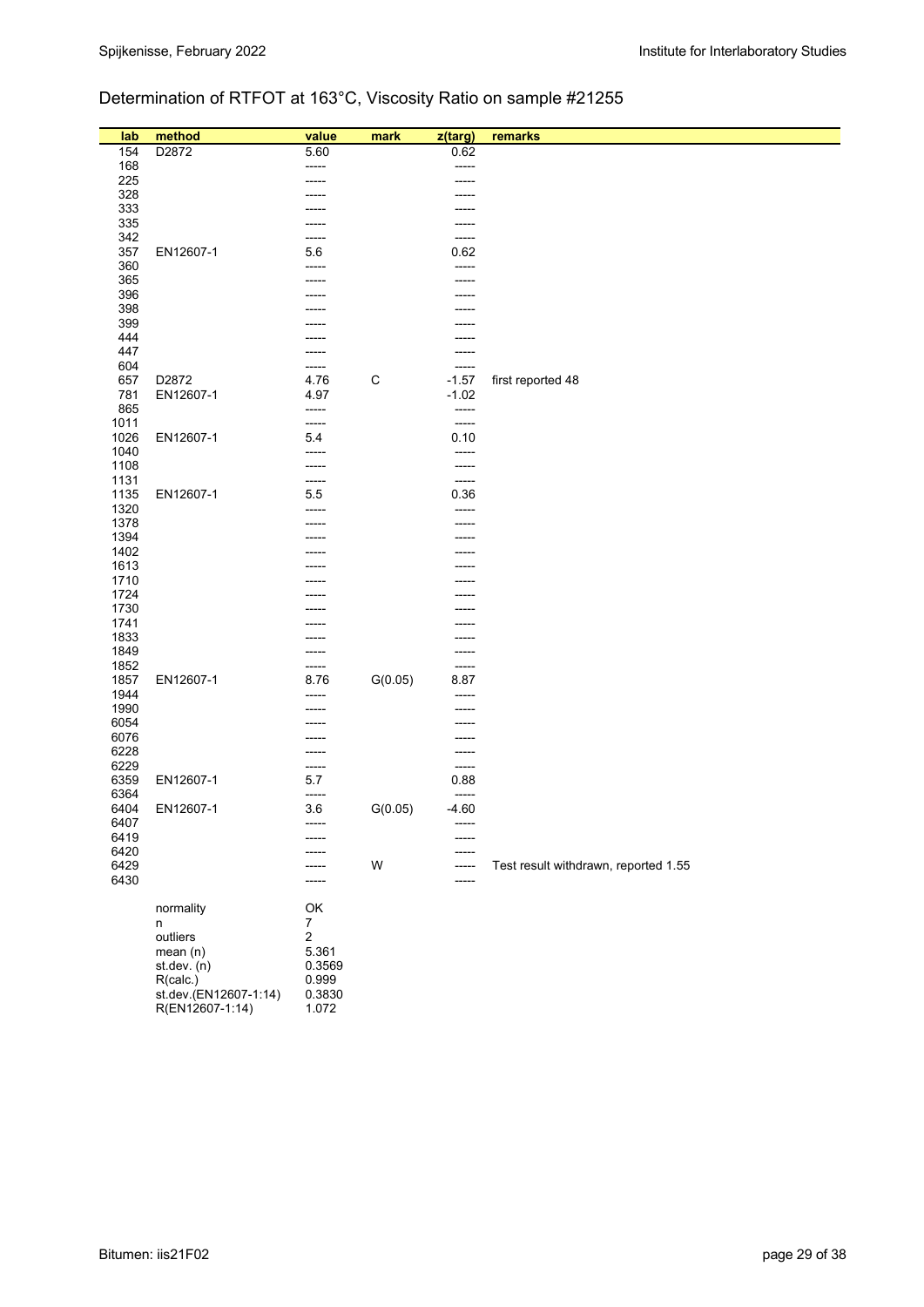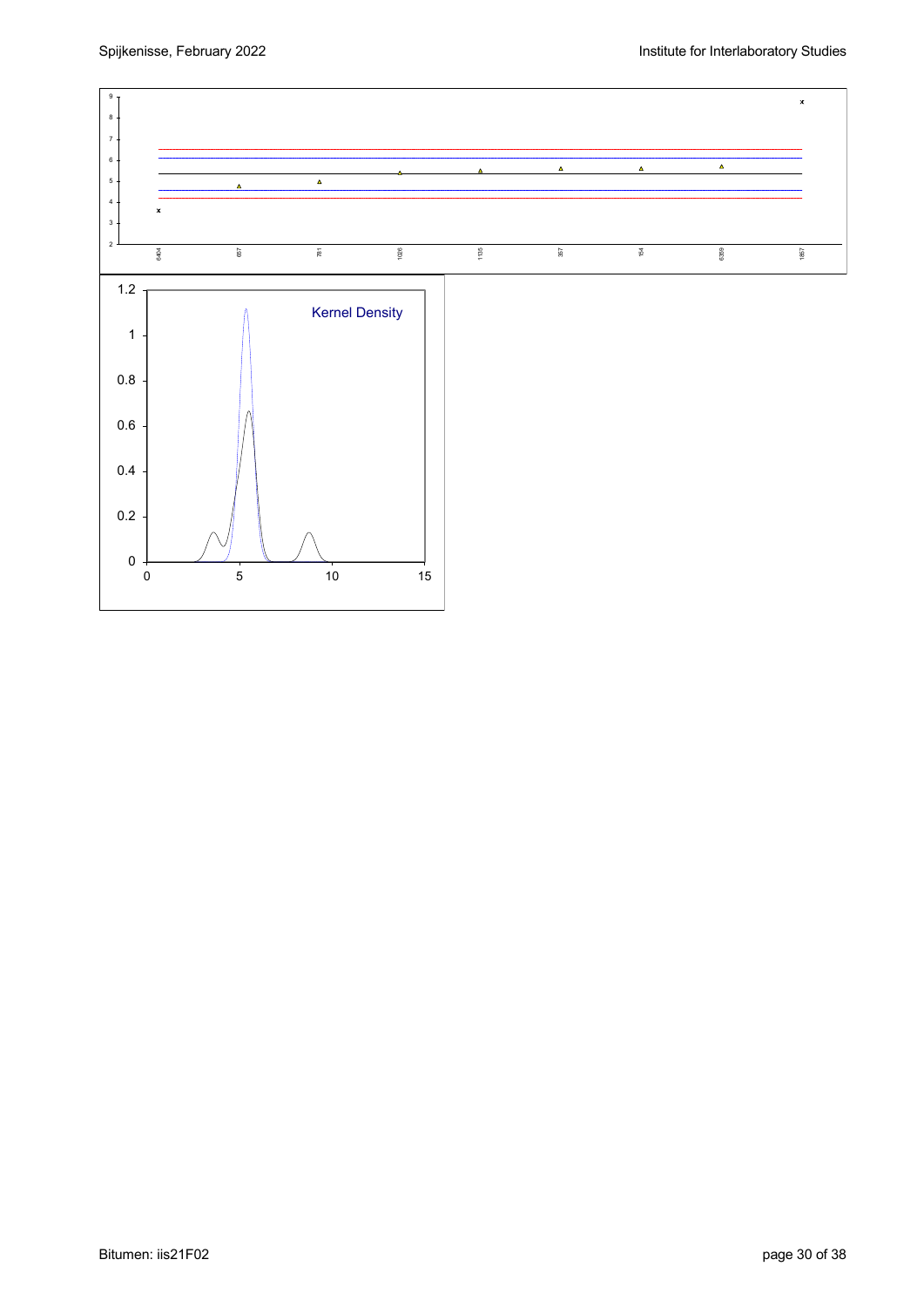# Determination of RTFOT at 163°C, Increase in Softening Point on sample #21255; results in °C

| lab          | method                | value        | mark | z(targ)            | remarks             |
|--------------|-----------------------|--------------|------|--------------------|---------------------|
| 154          | D2872                 | 11.1         |      | 0.75               |                     |
| 168          |                       |              |      |                    |                     |
| 225          |                       |              |      |                    |                     |
| 328          |                       |              |      |                    |                     |
| 333          |                       |              |      |                    |                     |
| 335          |                       |              |      |                    |                     |
| 342          |                       |              |      | -----              |                     |
| 357          | EN12607-1             | 9.2          |      | $-0.58$            |                     |
| 360          | EN12607-1             | 9.60         |      | $-0.30$            |                     |
| 365          |                       | -----        |      | -----              |                     |
| 396          | EN12607-1             | 10.6         |      | 0.40               |                     |
| 398          |                       | -----        |      | -----              |                     |
| 399          |                       |              |      |                    |                     |
| 444<br>447   |                       |              |      |                    |                     |
| 604          |                       | -----        |      | -----              |                     |
| 657          | D2872                 | 10           |      | $-0.02$            |                     |
| 781          | EN12607-1             | 9.6          |      | $-0.30$            |                     |
| 865          |                       | -----        |      | $-----$            |                     |
| 1011         | EN12607-1             | 11.4         |      | 0.96               |                     |
| 1026         | EN12607-1             | 11.0         |      | 0.68               |                     |
| 1040         |                       | -----        |      | -----              |                     |
| 1108         |                       | -----        |      | -----              |                     |
| 1131         |                       | 10.4         |      | 0.26               |                     |
| 1135         | EN12607-1             | 10.8         |      | 0.54               |                     |
| 1320         |                       | -----        |      | -----              |                     |
| 1378         | EN12607-1             | 8.2          |      | $-1.28$            |                     |
| 1394         |                       | 11.6         |      | 1.10               |                     |
| 1402         | EN12607-1             | 9.6          |      | $-0.30$            |                     |
| 1613<br>1710 | D2872<br>EN12607-1    | 8.6<br>9.4   |      | $-1.00$<br>$-0.44$ |                     |
| 1724         | D2872                 | 8.2          |      | $-1.28$            |                     |
| 1730         | EN12607-1             | 9.4          | C    | $-0.44$            | first reported 15.4 |
| 1741         |                       | -----        |      | $-----$            |                     |
| 1833         | EN12607-1             | 10.2         |      | 0.12               |                     |
| 1849         | EN12607-1             | 9.4          |      | $-0.44$            |                     |
| 1852         |                       | -----        |      | -----              |                     |
| 1857         | EN12607-1             | 12.9         |      | 2.01               |                     |
| 1944         | EN12607-1             | 11.0         |      | 0.68               |                     |
| 1990         |                       | -----        |      | -----              |                     |
| 6054         | EN12607-1             | -----        |      | -----              |                     |
| 6076<br>6228 |                       | 9.3<br>----- |      | $-0.51$<br>-----   |                     |
| 6229         | EN12607-1             | 9.2          |      | $-0.58$            |                     |
| 6359         | EN12607-1             | 10.8         |      | 0.54               |                     |
| 6364         |                       | -----        |      | -----              |                     |
| 6404         | EN12607-1             | 8.9          |      | $-0.79$            |                     |
| 6407         |                       |              |      |                    |                     |
| 6419         |                       |              |      |                    |                     |
| 6420         |                       |              |      |                    |                     |
| 6429         | EN12607-1             | 10.4         |      | 0.26               |                     |
| 6430         |                       | -----        |      | -----              |                     |
|              |                       |              |      |                    |                     |
|              | normality             | OK<br>26     |      |                    |                     |
|              | n<br>outliers         | 0            |      |                    |                     |
|              | mean(n)               | 10.03        |      |                    |                     |
|              | st.dev. $(n)$         | 1.115        |      |                    |                     |
|              | R(calc.)              | 3.12         |      |                    |                     |
|              | st.dev.(EN12607-1:14) | 1.429        |      |                    |                     |
|              | R(EN12607-1:14)       | 4.0          |      |                    |                     |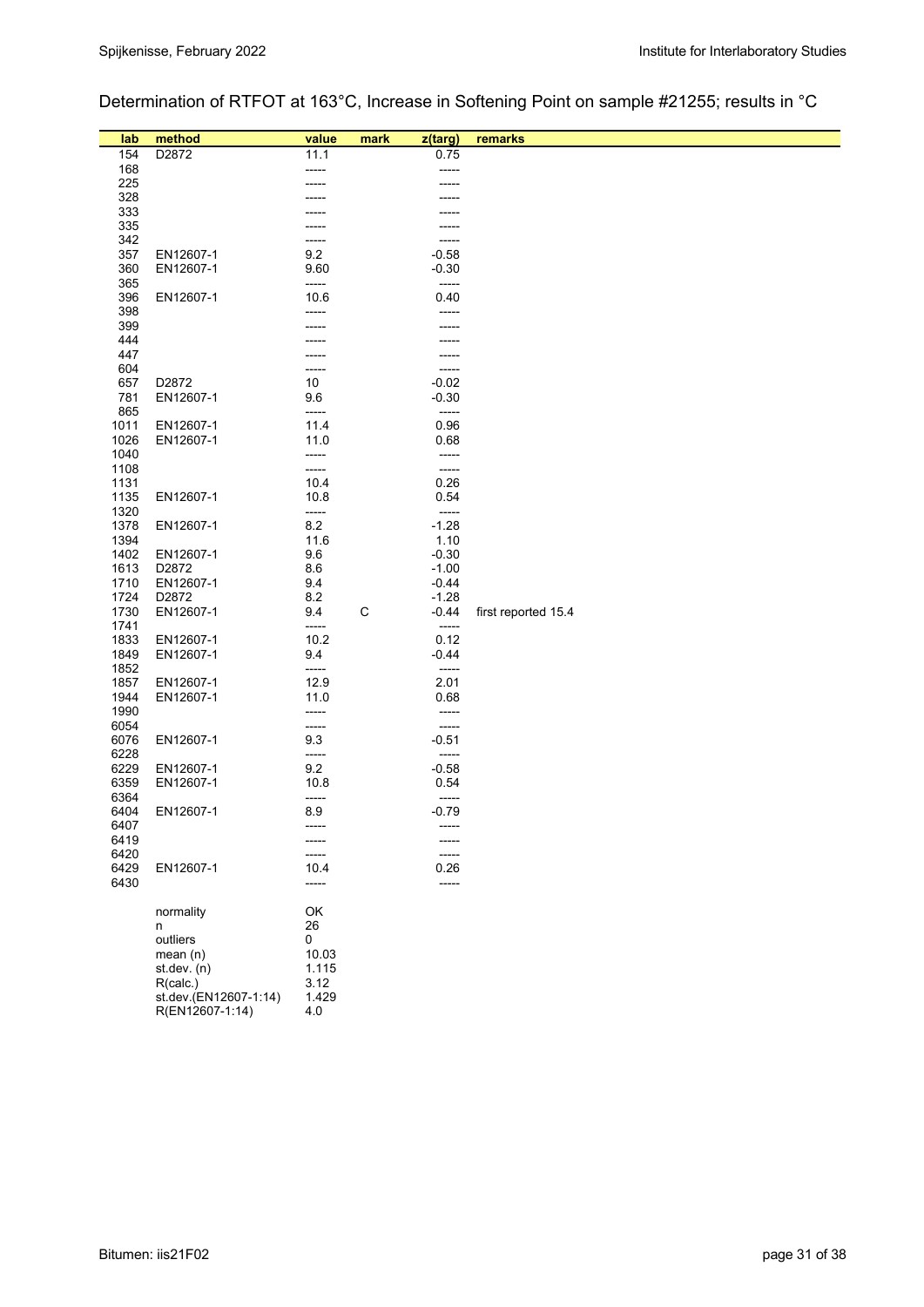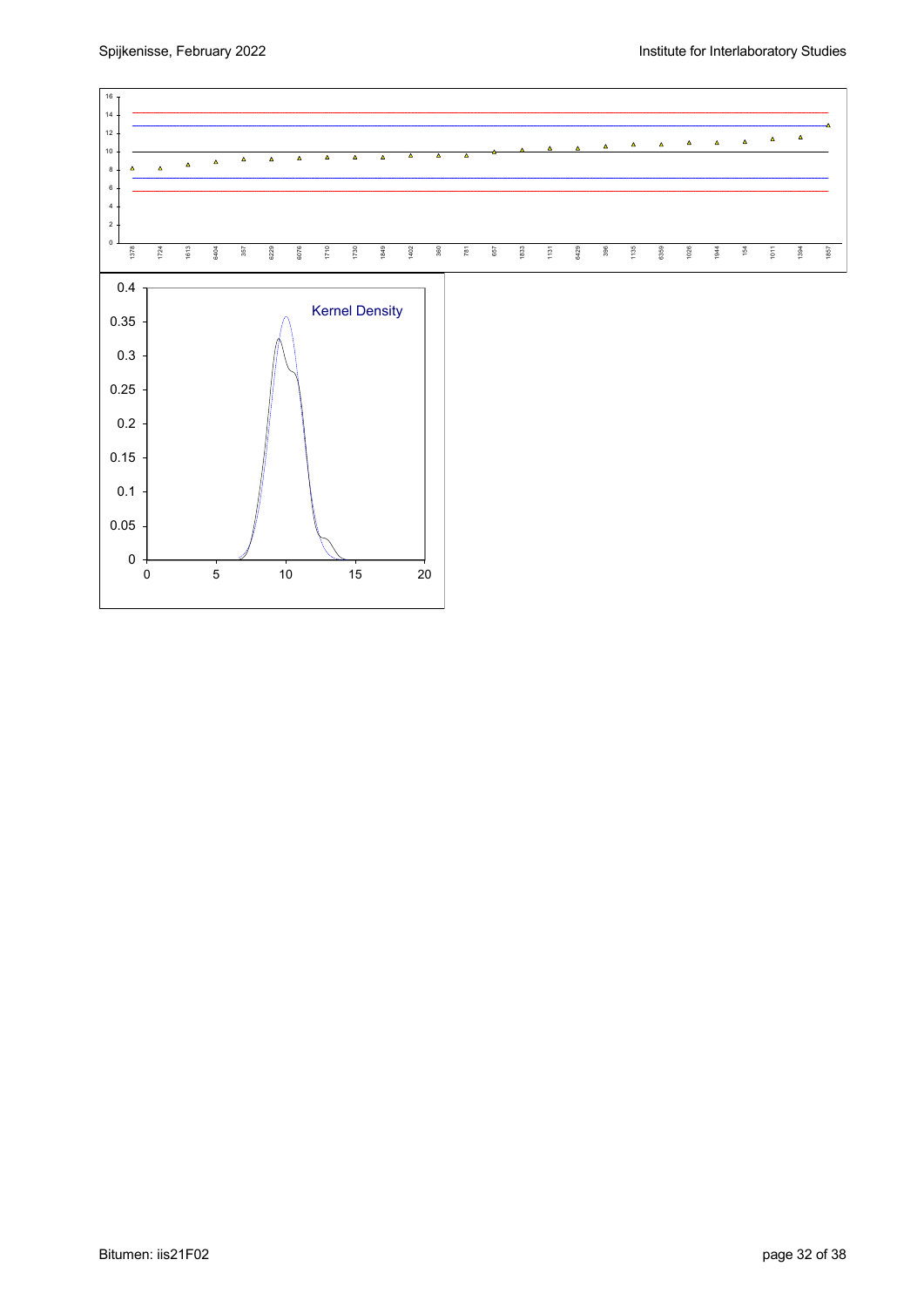# Determination of Softening Point (Ring and Ball) on sample #21255; results in °C

| lab          | method                         | value         | mark                | z(targ)         | remarks                              |
|--------------|--------------------------------|---------------|---------------------|-----------------|--------------------------------------|
| 154          | D36                            | 51.6          |                     | 0.53            |                                      |
| 168          | IP <sub>58</sub>               | 50.8          |                     | $-0.59$         |                                      |
| 225          | D36                            | 50.4          |                     | $-1.15$         |                                      |
| 328          | <b>EN1427</b>                  | 51.2          |                     | $-0.03$         |                                      |
| 333          | <b>EN1427</b>                  | 50.6          |                     | $-0.87$         |                                      |
| 335          | EN1427                         | 51.0          |                     | $-0.31$         |                                      |
| 342          | <b>EN1427</b>                  | 50.7          |                     | $-0.73$         |                                      |
| 357          | EN1427                         | 51.2          |                     | $-0.03$         |                                      |
| 360          | EN1427                         | 50.4          |                     | $-1.15$         |                                      |
| 365          | EN1427                         | 50.4          |                     | $-1.15$         |                                      |
| 396          | <b>EN1427</b>                  | 51.2          |                     | $-0.03$         |                                      |
| 398          | EN1427                         | 51.0          |                     | $-0.31$         |                                      |
| 399          | EN1427                         | 51.6          |                     | 0.53            |                                      |
| 444<br>447   | EN1427                         | 50.5          |                     | $-1.01$         |                                      |
| 604          | EN1427<br>D36                  | 51.2<br>51.4  |                     | $-0.03$         |                                      |
| 657          | D36                            | 51.4          |                     | 0.25<br>0.25    |                                      |
| 781          | <b>EN1427</b>                  | 51.3          |                     | 0.11            |                                      |
| 865          | D36                            | 51.5          |                     | 0.39            |                                      |
| 1011         | <b>EN1427</b>                  | 51.6          |                     | 0.53            |                                      |
| 1026         | EN1427                         | 52.2          |                     | 1.37            |                                      |
| 1040         | <b>EN1427</b>                  | 49.70         |                     | $-2.13$         |                                      |
| 1108         | EN1427                         | 51.1          |                     | $-0.17$         |                                      |
| 1131         | <b>EN1427</b>                  | 50.2          |                     | $-1.43$         |                                      |
| 1135         | EN1427                         | 50.4          |                     | $-1.15$         |                                      |
| 1320         | <b>EN1427</b>                  | 50.6          |                     | $-0.87$         |                                      |
| 1378         | D36                            | 52.5          |                     | 1.79            |                                      |
| 1394         |                                | 51.4          |                     | 0.25            |                                      |
| 1402         | EN1427                         | 51.0          |                     | $-0.31$         |                                      |
| 1613         |                                | -----         | W                   | -----           | Test result withdrawn, reported 53.7 |
| 1710         | <b>EN1427</b>                  | 52            |                     | 1.09            |                                      |
| 1724         | D36                            | 52.4          |                     | 1.65            |                                      |
| 1730         | <b>EN1427</b>                  | 52.3          |                     | 1.51            |                                      |
| 1741<br>1833 | <b>EN1427</b><br><b>EN1427</b> | 51.40<br>51.8 |                     | 0.25            |                                      |
| 1849         | EN1427                         | 51.6          |                     | 0.81<br>0.53    |                                      |
| 1852         | <b>EN1427</b>                  | 51.2          |                     | $-0.03$         |                                      |
| 1857         | <b>EN1427</b>                  | 49.60         |                     | $-2.27$         |                                      |
| 1944         | <b>EN1427</b>                  | 50.8          |                     | $-0.59$         |                                      |
| 1990         | D36                            | 51.9          |                     | 0.95            |                                      |
| 6054         | D36                            | 52.4          |                     | 1.65            |                                      |
| 6076         | EN1427                         | 50.5          |                     | $-1.01$         |                                      |
| 6228         | EN1427                         | 51.95         |                     | 1.02            |                                      |
| 6229         | EN1427                         | 50.8          |                     | $-0.59$         |                                      |
| 6359         | EN1427                         | 51.4          |                     | 0.25            |                                      |
| 6364         | D36                            | 52.0          |                     | 1.09            |                                      |
| 6404         | EN1427                         | 52.5          |                     | 1.79            |                                      |
| 6407         |                                | -----         |                     | -----           |                                      |
| 6419         | EN1427                         | 51.3          |                     | 0.11            |                                      |
| 6420         |                                | -----         |                     |                 |                                      |
| 6429<br>6430 | EN1427<br>EN1427               | 51.4<br>50.6  |                     | 0.25<br>$-0.87$ |                                      |
|              |                                |               |                     |                 |                                      |
|              | normality                      | OK            |                     |                 |                                      |
|              | n                              | 49            |                     |                 |                                      |
|              | outliers                       | 0             |                     |                 |                                      |
|              | mean $(n)$                     | 51.223        |                     |                 |                                      |
|              | st.dev. $(n)$                  | 0.6984        |                     |                 |                                      |
|              | R(calc.)                       | 1.956         |                     |                 |                                      |
|              | st.dev.(EN1427:15)             | 0.7143        |                     |                 |                                      |
|              | R(EN1427:15)                   | 2.0           |                     |                 |                                      |
| Compare      |                                |               |                     |                 |                                      |
|              | R(D36/D36M:14e1)               | 9.32          |                     |                 | automated electronic thermometer     |
|              | R(D36/D36M:14e1)               | 9.63          | Mercury thermometer |                 |                                      |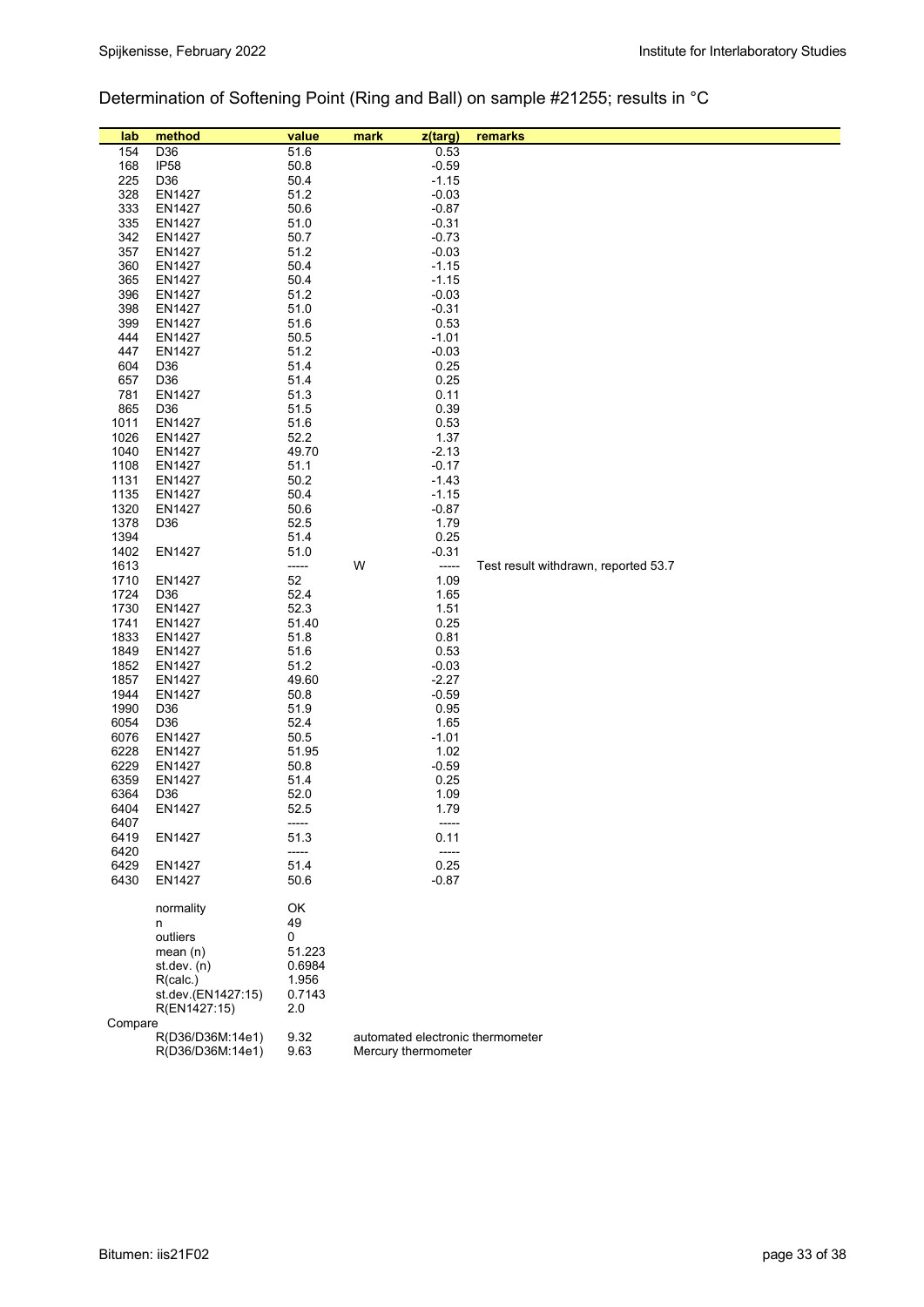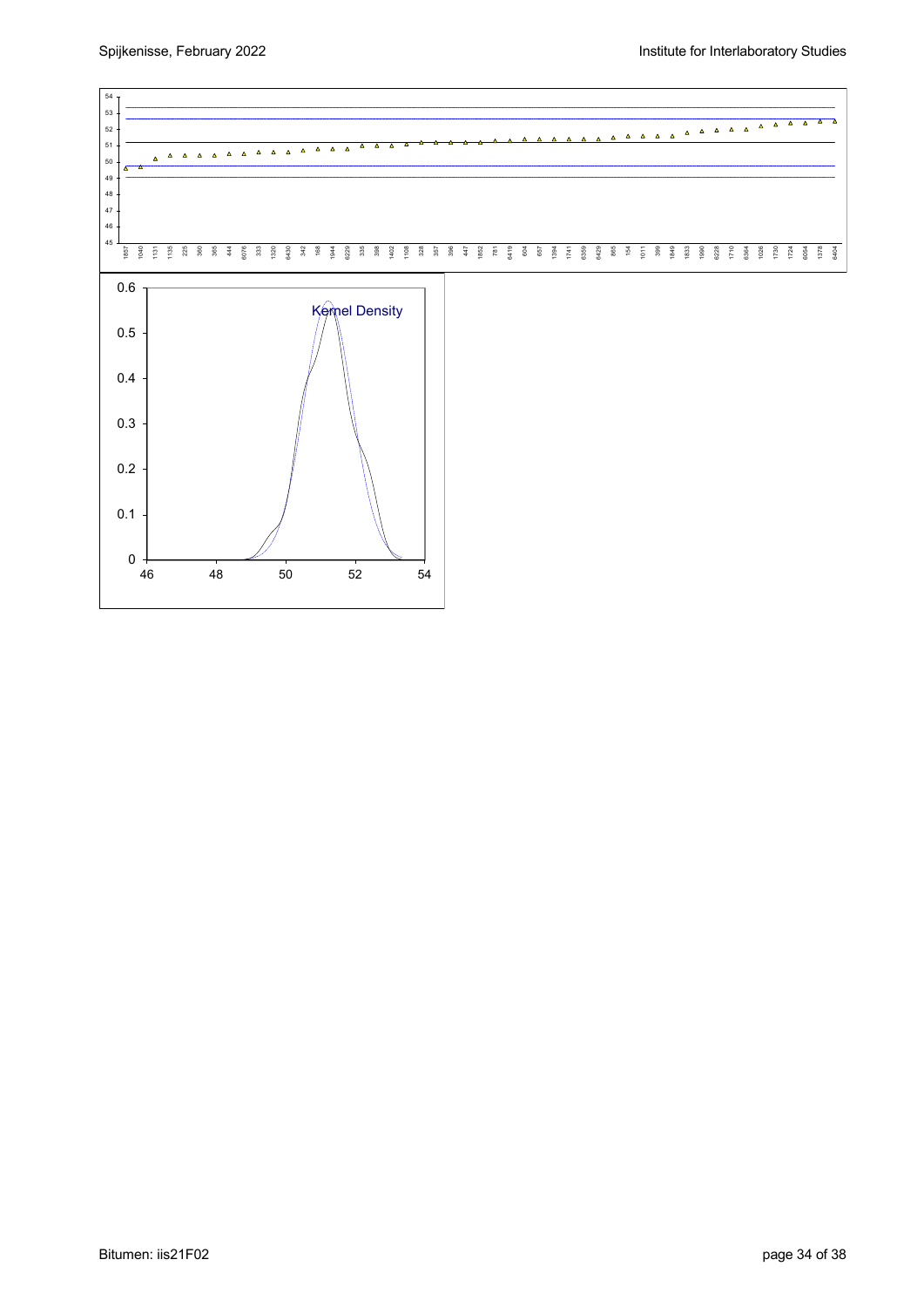# Determination of Solubility in Xylene on sample #21255; results in %M/M

| lab          | method              | value          | mark        | z(targ) | remarks              |
|--------------|---------------------|----------------|-------------|---------|----------------------|
| 154          |                     | -----          |             | -----   |                      |
| 168          |                     | -----          |             | -----   |                      |
| 225          |                     |                |             |         |                      |
| 328          |                     |                |             |         |                      |
| 333          |                     |                |             |         |                      |
| 335          |                     |                |             |         |                      |
| 342          |                     |                |             |         |                      |
| 357          |                     | -----          |             |         |                      |
| 360          | EN12592             | 99.67          | $\mathsf C$ | -----   | first reported 97.67 |
| 365          |                     | -----          |             | -----   |                      |
| 396          | EN12592             | 99.90          |             |         |                      |
| 398          |                     | -----          |             |         |                      |
| 399          |                     | -----          |             |         |                      |
| 444<br>447   |                     |                |             |         |                      |
| 604          |                     |                |             |         |                      |
| 657          |                     | -----          |             |         |                      |
| 781          | EN12592             | 99.59          |             |         |                      |
| 865          | D2042               | 99.49          |             |         |                      |
| 1011         | EN12592             | 99.15          |             |         |                      |
| 1026         | EN12592             | 99.9           |             |         |                      |
| 1040         |                     | -----          |             |         |                      |
| 1108         |                     | -----          |             |         |                      |
| 1131         | EN12592             | 99.31          |             |         |                      |
| 1135         | EN12592             | 99.80          |             |         |                      |
| 1320         |                     | -----          |             |         |                      |
| 1378         |                     | -----          |             |         |                      |
| 1394         |                     | -----          |             |         |                      |
| 1402         | EN12592             | 99.30          |             |         |                      |
| 1613<br>1710 |                     | -----<br>----- |             |         |                      |
| 1724         | EN12592             | 99.53          |             |         |                      |
| 1730         |                     | -----          |             |         |                      |
| 1741         | EN12592             | 99.047         |             |         |                      |
| 1833         | EN12592             | 99.60          |             |         |                      |
| 1849         | EN12592             | 99.65          |             |         |                      |
| 1852         |                     | -----          |             |         |                      |
| 1857         | EN12592             | 99.400         |             |         |                      |
| 1944         | EN12592             | 99.53          |             |         |                      |
| 1990         |                     | -----          |             |         |                      |
| 6054         |                     | -----          |             |         |                      |
| 6076         |                     | -----          |             |         |                      |
| 6228<br>6229 | EN12592             | -----<br>99.48 |             |         |                      |
| 6359         | EN12592             | 99.8           |             |         |                      |
| 6364         |                     | -----          |             |         |                      |
| 6404         | EN12592             | 99.918         |             | -----   |                      |
| 6407         |                     |                |             |         |                      |
| 6419         |                     |                |             |         |                      |
| 6420         |                     |                |             |         |                      |
| 6429         |                     |                |             |         |                      |
| 6430         |                     |                |             |         |                      |
|              |                     |                |             |         |                      |
|              | normality           | OK             |             |         |                      |
|              | n                   | 18             |             |         |                      |
|              | outliers<br>mean(n) | 0<br>99.559    |             |         |                      |
|              | st.dev. (n)         | 0.2541         |             |         |                      |
|              | R(calc.)            | 0.711          |             |         |                      |
|              | st.dev.(EN12592:14) | (0.0536)       |             |         |                      |
|              | R(EN12592:14)       | (0.15)         |             |         |                      |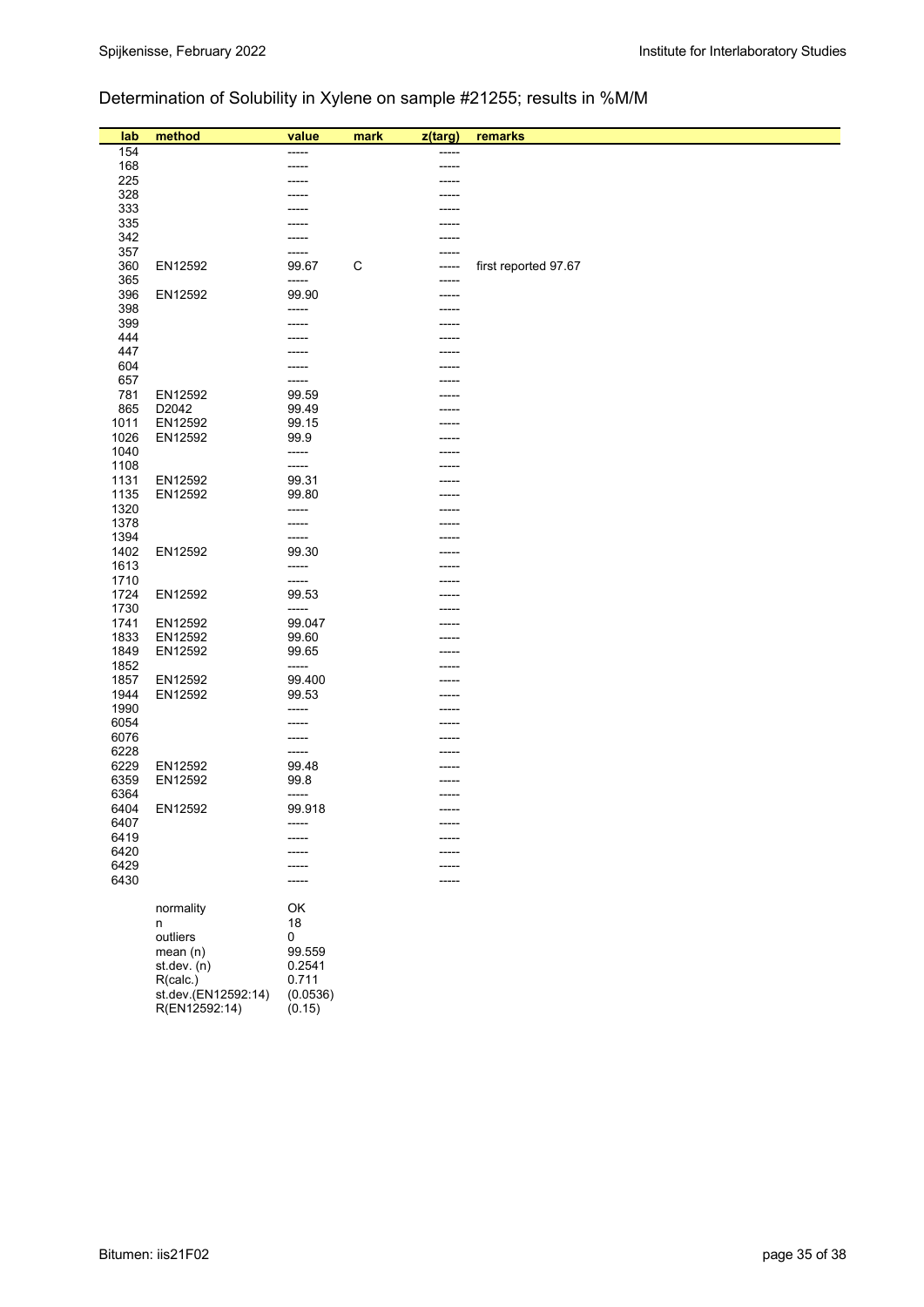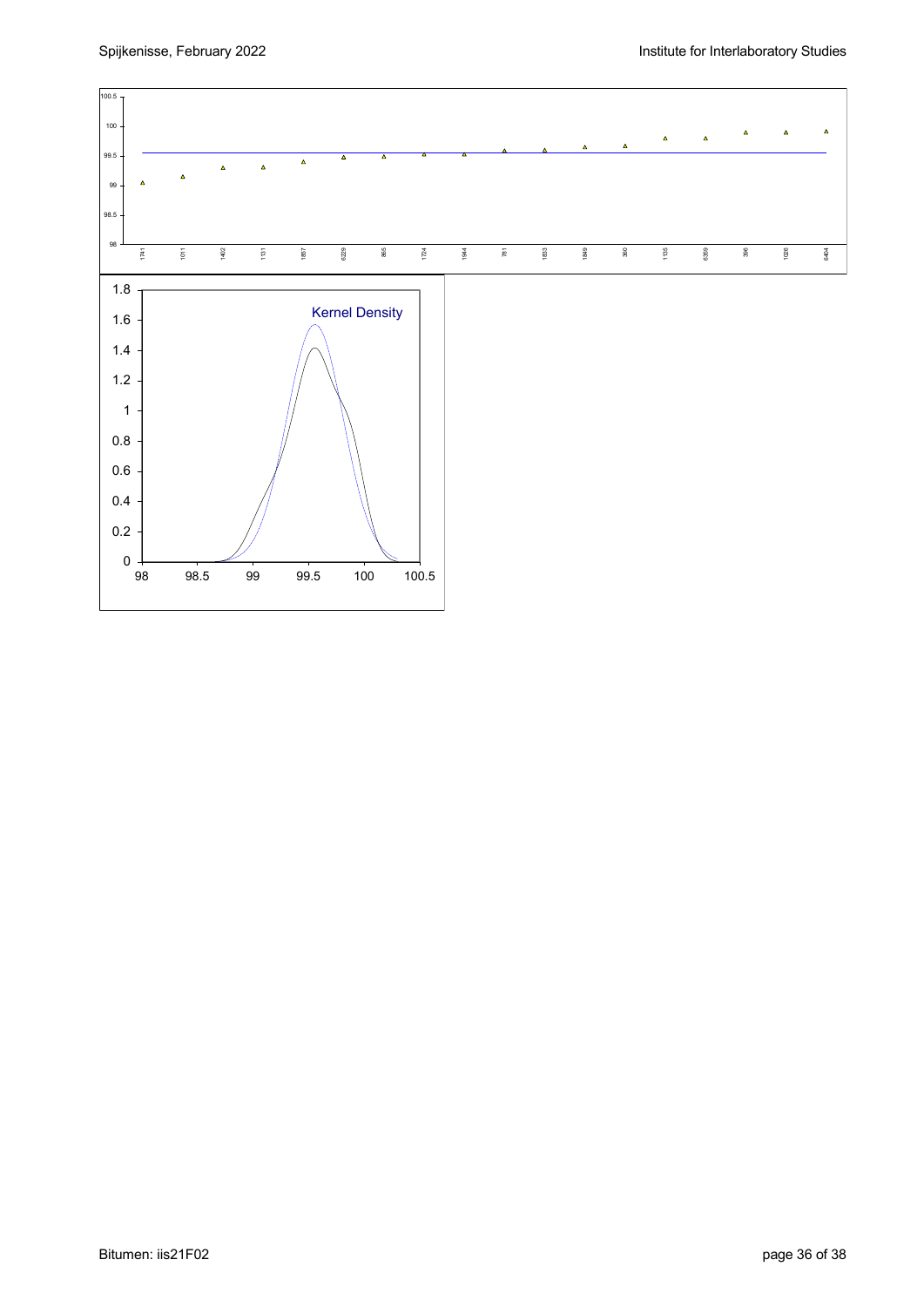#### **APPENDIX 2**

#### **Number of participants per country**

1 lab in AUSTRIA 1 lab in BELGIUM 2 labs in BULGARIA 1 lab in CHINA, People's Republic 2 labs in COTE D'IVOIRE 1 lab in EGYPT 1 lab in FINLAND 3 labs in FRANCE 2 labs in GERMANY 3 labs in GREECE 1 lab in HUNGARY 1 lab in IRELAND 4 labs in ITALY 1 lab in JORDAN 1 lab in KENYA 1 lab in LITHUANIA 2 labs in MALAYSIA 5 labs in NETHERLANDS 1 lab in POLAND 1 lab in PORTUGAL 1 lab in ROMANIA 3 labs in RUSSIAN FEDERATION 1 lab in SERBIA 1 lab in SINGAPORE 1 lab in SLOVAKIA 1 lab in SPAIN 3 labs in TURKEY 4 labs in UNITED KINGDOM 2 labs in UNITED STATES OF AMERICA